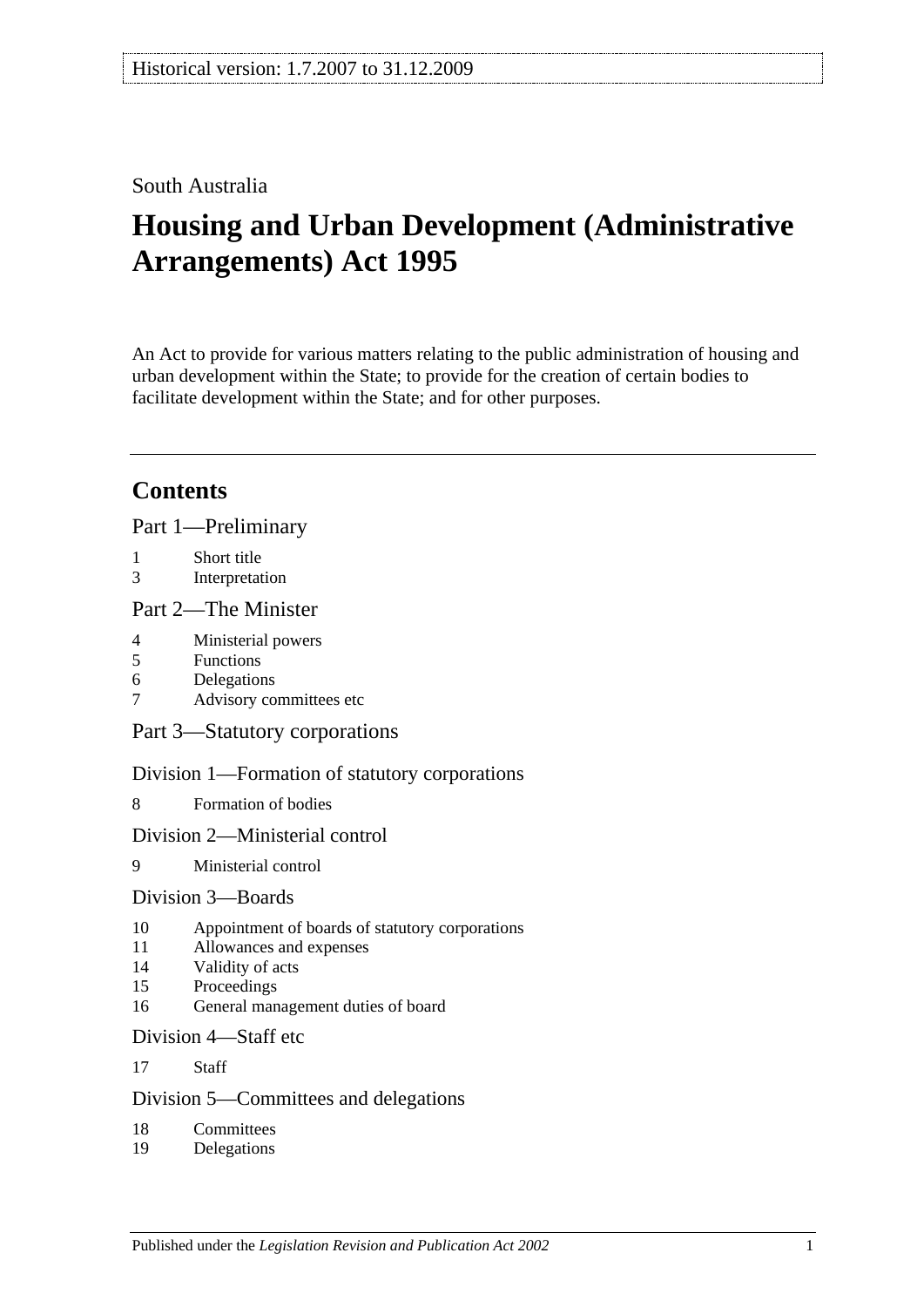#### [Division 6—Operational, property and financial matters](#page-10-0)

- [Common seal](#page-10-1)
- [Specific powers](#page-10-2)
- [Property to be held on behalf of Crown](#page-10-3)
- [Transfer of property etc](#page-11-0)
- [Securities](#page-11-1)
- [Tax and other liabilities](#page-11-2)
- [Dividends](#page-12-0)
- [Audit and accounts](#page-13-0)

#### [Division 7—Performance and reporting obligations](#page-13-1)

- [Objectives](#page-13-2)
- [Provision of information and reports to the Minister](#page-13-3)
- [Annual report](#page-14-0)

#### [Part 4—Miscellaneous](#page-14-1)

- [Acquisition of land](#page-14-2)
- [Power to enter land](#page-14-3)
- [Satisfaction of Treasurer's guarantee](#page-14-4)
- [Effect of transfers](#page-15-0)
- [Registering authorities to note transfer](#page-15-1)
- [Offences](#page-15-2)
- 36A Approvals by [Minister or Treasurer](#page-15-3)
- [Regulations](#page-15-4)

## [Schedule 2—Transitional provisions](#page-16-0)

- [Interpretation](#page-16-1)
- [Dissolution of Homestart](#page-16-2)
- [Staff](#page-16-3)<br>5 Vesti
- [Vesting of property etc in the Minister](#page-17-0)
- [Statutory fund](#page-17-1)
- [References](#page-17-2)
- [Regulations](#page-17-3)

[Legislative history](#page-18-0)

[Appendix—Divisional penalties and expiation fees](#page-20-0)

## <span id="page-1-0"></span>**The Parliament of South Australia enacts as follows:**

## **Part 1—Preliminary**

## <span id="page-1-1"></span>**1—Short title**

This Act may be cited as the *Housing and Urban Development (Administrative Arrangements) Act 1995*.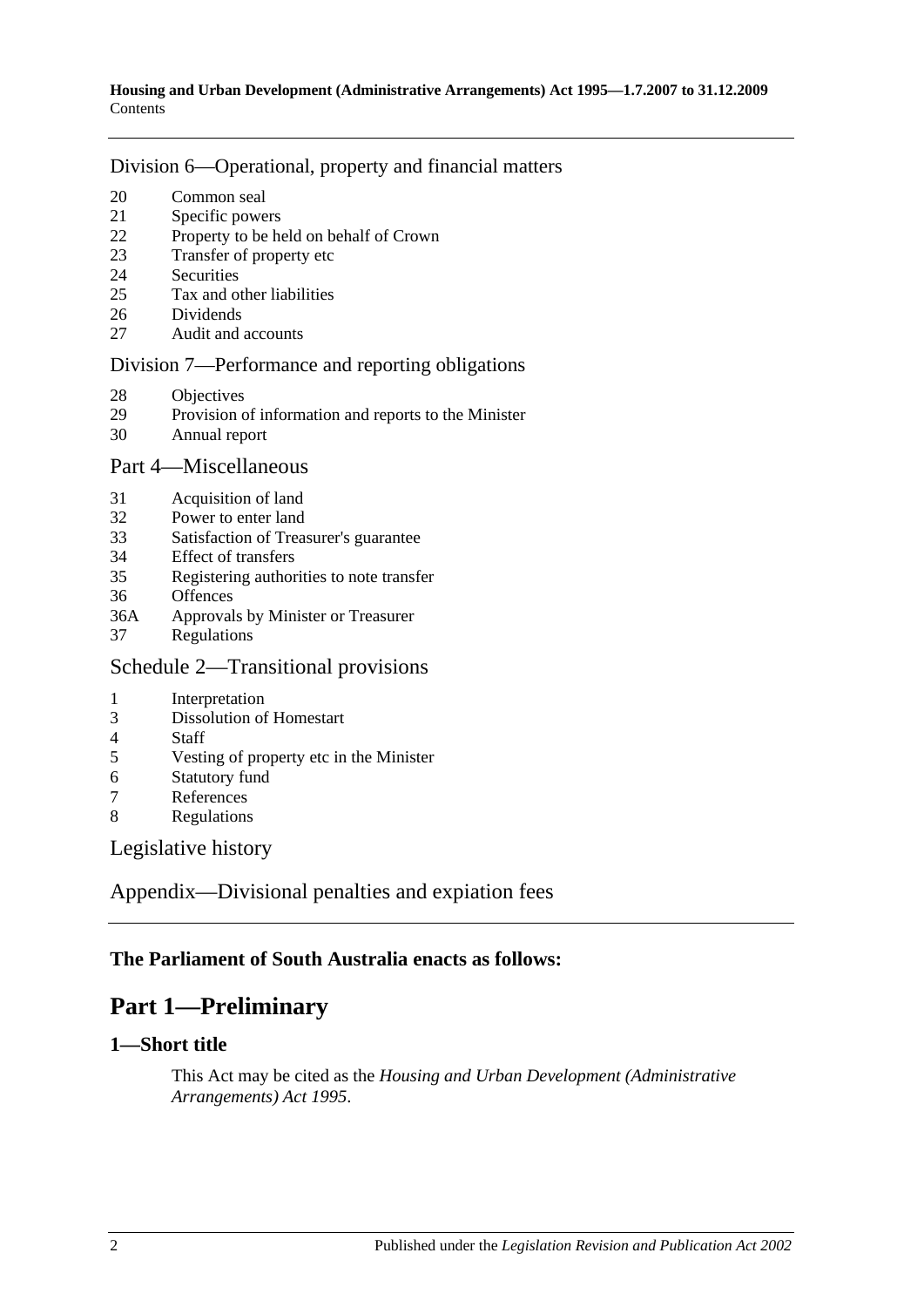## <span id="page-2-0"></span>**3—Interpretation**

(1) In this Act, unless the contrary intention appears—

*board* in relation to a statutory corporation, means the board of management of the statutory corporation;

*Department* means the administrative unit designated from time to time by the Minister by notice in the Gazette as being the Department primarily responsible for assisting the Minister in the administration of this Act;

*domestic partner* means a person who is a domestic partner within the meaning of the *[Family Relationships Act](http://www.legislation.sa.gov.au/index.aspx?action=legref&type=act&legtitle=Family%20Relationships%20Act%201975) 1975*, whether declared as such under that Act or not;

*liability* includes contingent liability;

*Minister* means the Minister to whom the administration of this Act is committed, as constituted as a body corporate under the *[Administrative Arrangements Act](http://www.legislation.sa.gov.au/index.aspx?action=legref&type=act&legtitle=Administrative%20Arrangements%20Act%201994) 1994*;

*relative*, in relation to a person, means the spouse, domestic partner, parent or remoter linear ancestor, son, daughter or remoter issue or brother or sister of the person;

*relevant interest* has the same meaning as in the *Corporations Law*;

*right* includes a right of action;

*SAHT* means the South Australian Housing Trust and includes a subsidiary of the South Australian Housing Trust;

*spouse*—a person is the spouse of another if they are legally married;

*statutory corporation* means a corporate body established under this Act.

- <span id="page-2-1"></span>(2) For the purposes of this Act, a person is an associate of another person if—
	- (a) the other person is a relative of the person or of the person's spouse or domestic partner; or
	- (b) the other person—
		- (i) is a body corporate; and
		- (ii) the person or a relative of the person or of the person's spouse or domestic partner has, or two or more such persons together have, a relevant interest or relevant interests in shares in the body corporate the nominal value of which is not less than 10 per cent of the nominal value of the issued share capital of the body corporate; or
	- (c) the other person is a trustee of a trust of which the person, a relative of the person or of the person's spouse or domestic partner or a body corporate referred to in [paragraph](#page-2-1) (b) is a beneficiary; or
	- (d) the person is an associate of the other person within the meaning of the regulations.

**Note—**

For definition of divisional penalties (and divisional expiation fees) see Appendix.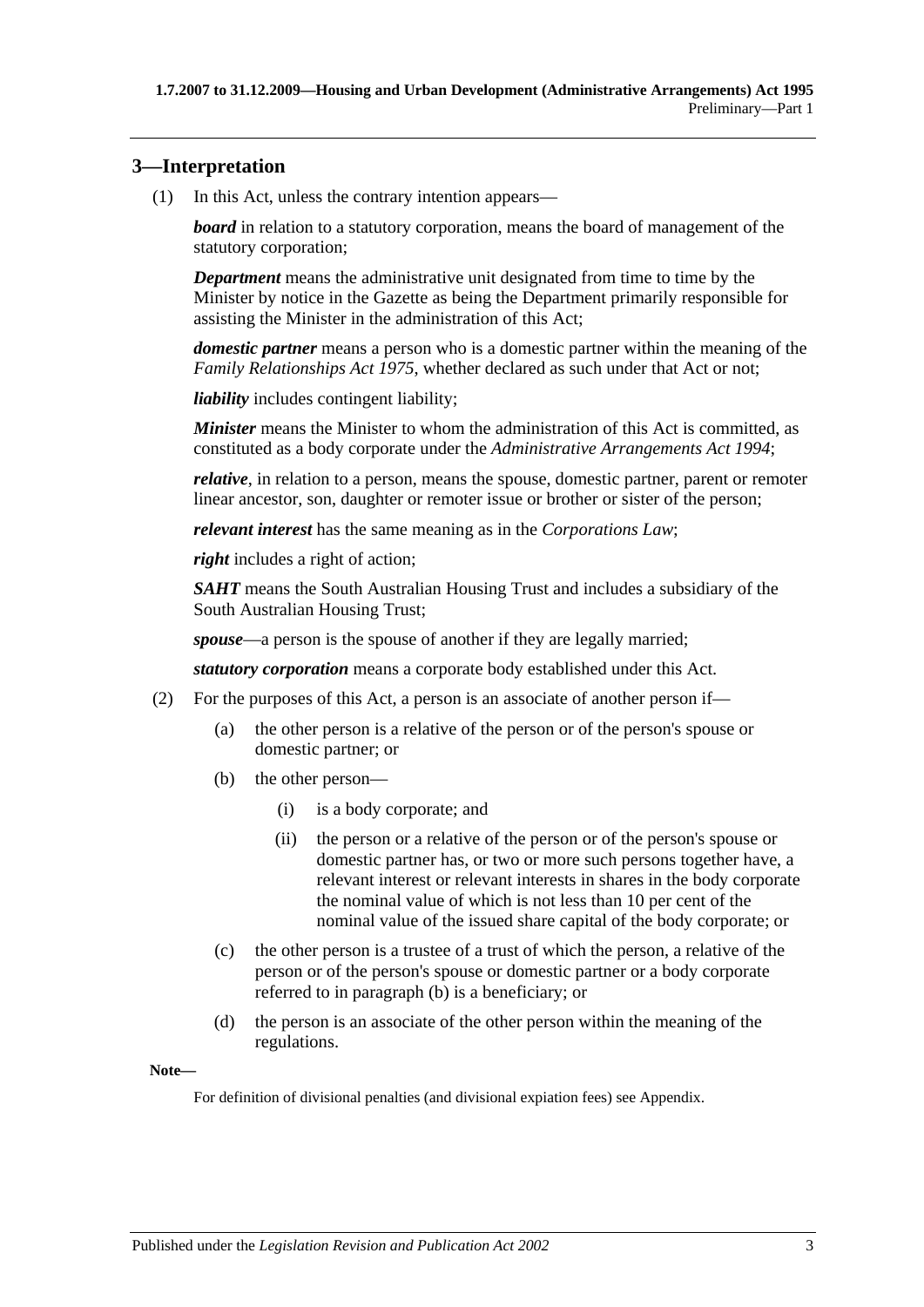## <span id="page-3-0"></span>**Part 2—The Minister**

#### <span id="page-3-1"></span>**4—Ministerial powers**

- (1) The Minister may—
	- (a) sue and be sued;
	- (b) acquire, hold, deal with and dispose of real and personal property (or an interest in real or personal property), and grant or hold a lease or licence;
	- (c) acquire, hold, deal with and dispose of shares in, or securities issued by, another body corporate, or participate in the formation of another body;
	- (d) after consultation with the Treasurer, borrow money and obtain other forms of financial accommodation;
	- (e) establish and operate ADI accounts and invest money;
	- (f) enter into any kind of contract or arrangement;
	- (g) undertake projects and enter into joint ventures;
	- (h) after consultation with the Treasurer—
		- (i) grant a mortgage or charge over an asset of the Minister;
		- (ii) enter into a contract of guarantee or indemnity;
		- (iii) issue debentures or promissory notes that are charged over specified assets of the Minister;
		- (iv) issue inscribed debenture stock in accordance with a scheme prescribed by the regulations;
	- (i) exercise other powers that are necessary, expedient or incidental to the functions of the Minister or the Department.
- (2) The liabilities of the Minister are guaranteed by the Treasurer.
- <span id="page-3-3"></span>(3) The Governor may, by proclamation—
	- (a) transfer an asset, right or liability to the Minister;
	- (b) transfer an asset, right or liability of the Minister—
		- (i) to the Crown; or
		- (ii) to an agent or instrumentality of the Crown.
- (4) A proclamation under [subsection](#page-3-3) (3) providing for the transfer of an asset, right or liability of the Minister may make other provisions that in the opinion of the Governor are necessary or expedient in connection with the transfer.

## <span id="page-3-2"></span>**5—Functions**

The functions of the Minister include—

(a) to promote a strong housing sector within the community and to facilitate the provision of public housing, and housing finance or assistance;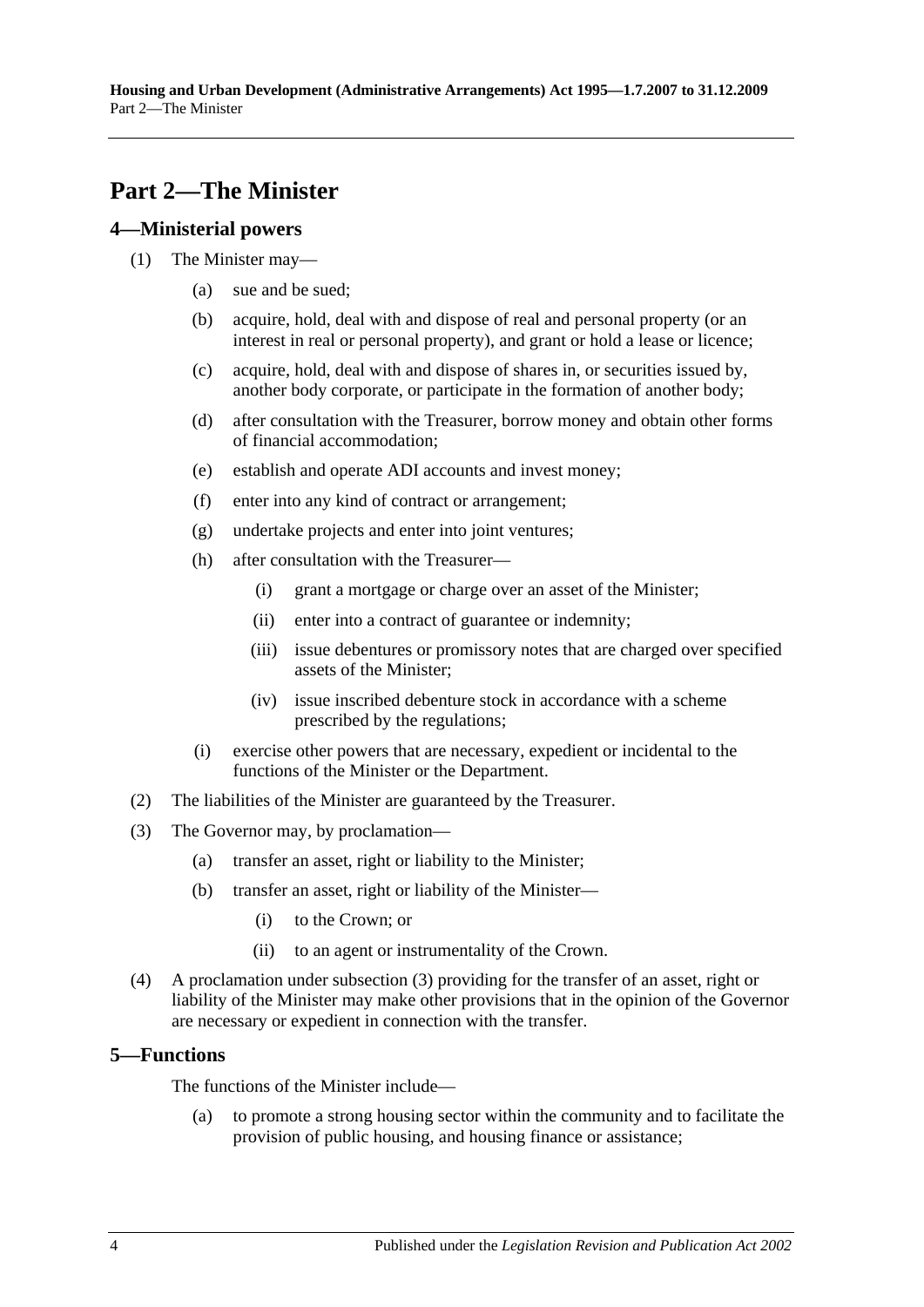- (b) to initiate, undertake, support and promote the development of land and housing in the public interest and to encourage and facilitate public and private sector investment and participation in the development of the State;
- <span id="page-4-1"></span>(c) to promote planning and development systems that support sustainable and affordable housing outcomes within the community;
- (d) to support the undertaking of development that is consistent with achieving the housing outcomes that apply under [paragraph](#page-4-1) (c), including by participating in the scheme established by section 37 of the *[Development](http://www.legislation.sa.gov.au/index.aspx?action=legref&type=act&legtitle=Development%20Act%201993)  Act [1993](http://www.legislation.sa.gov.au/index.aspx?action=legref&type=act&legtitle=Development%20Act%201993)* (to the extent prescribed by regulations under that section);
- (e) to work to ensure that new developments that affect housing outcomes are well-planned and appropriately serviced, and to improve the amenity of existing communities;
- (f) to develop and implement policies and strategies to promote and improve housing and urban development within the State (and to keep those policies and strategies under review);
- (g) to respond to community interest in housing and urban development, to consult with community groups on issues associated with housing and urban development, and to contribute to informed debate on development within the State;
- (h) to ensure that property or other resources within the Minister's portfolio are managed responsibly and in accordance with the policies of the Government;
- (i) to promote the effective, fair and efficient allocation of public resources to benefit housing and urban development within the State;
- (j) to promote a high level of co-operation between the public and private sectors in respect of housing and urban development within the State, and to encourage initiative and achievement within the Department;
- (k) to carry out other functions that are necessary, expedient or incidental to the promotion of housing and urban development, that are assigned to the Minister under this Act or other Acts, or that are determined by the Minister.

## <span id="page-4-0"></span>**6—Delegations**

- (1) The Minister may delegate powers or functions conferred on or vested in the Minister—
	- (a) to a specified person or body; or
	- (b) to a person occupying a specified office or position.
- (2) A delegation—
	- (a) may be made subject to conditions and limitations specified in the instrument of delegation; and
	- (b) if the instrument of delegation so provides, may be further delegated by the delegate; and
	- (c) is revocable at will and does not prevent the Minister from acting personally in a matter.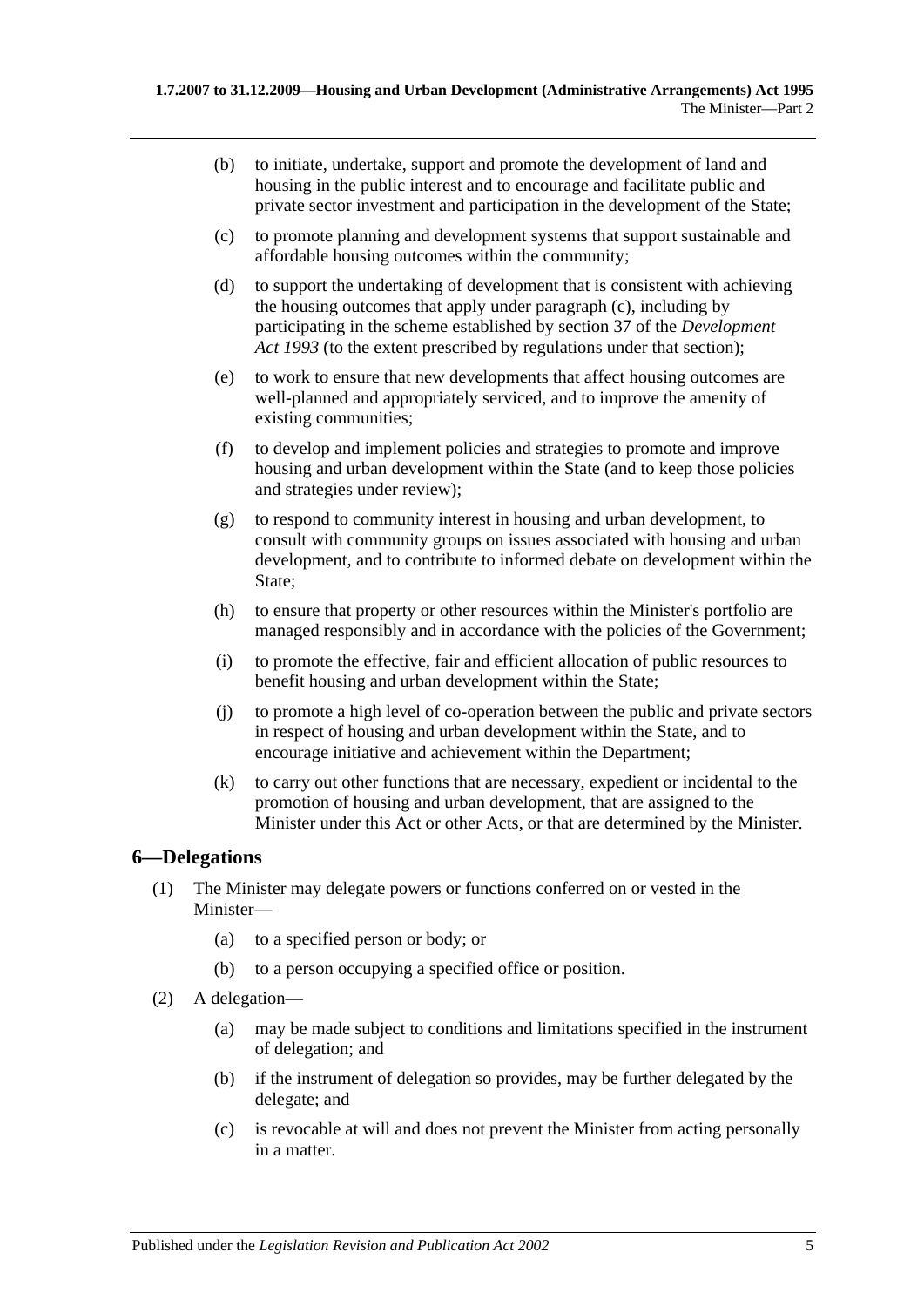**Housing and Urban Development (Administrative Arrangements) Act 1995—1.7.2007 to 31.12.2009** Part 2—The Minister

#### <span id="page-5-0"></span>**7—Advisory committees etc**

- (1) The Minister must establish—
	- (a) a housing and urban development industry advisory committee; and
	- (b) a residents and consumers advisory committee,

to provide advice on matters relevant to this Act, the Minister, the Department, a statutory corporation or SAHT.

- (2) The Minister may establish other committees and subcommittees.
- <span id="page-5-4"></span>(3) The procedures to be observed in relation to the conduct of the business of a committee will be—
	- (a) as determined by the Minister;
	- (b) insofar as the procedure is not determined under [paragraph](#page-5-4) (a)—as determined by the relevant committee.

## <span id="page-5-2"></span><span id="page-5-1"></span>**Part 3—Statutory corporations**

#### **Division 1—Formation of statutory corporations**

#### <span id="page-5-3"></span>**8—Formation of bodies**

- (1) The Governor may, by regulation, establish—
	- (a) a statutory corporation under this Act;
	- (b) a subsidiary of a statutory corporation under this  $Act.$ <sup>1</sup>
- <span id="page-5-6"></span>(2) Regulations establishing a statutory corporation—
	- (a) must name the body; and
	- (b) must provide for the constitution of a board of management as the body's governing body; and
	- (c) must specify the functions of the body; and
	- (d) may limit the powers of the body; and
	- (e) may specify procedures that will be followed in the event of a proposal to dissolve the body; and
	- (f) may make other provisions (not inconsistent with this Act) that in the opinion of the Governor are necessary or expedient for the purposes of the body.
- <span id="page-5-5"></span>(3) A statutory corporation—
	- (a) is a body corporate; and
	- (b) subject to a limitation imposed by or under an Act, has all the powers of a natural person together with the powers specifically conferred on it by or under this Act or other Acts.
- (4) The Governor may, by regulation—
	- (a) alter the name of a statutory corporation; or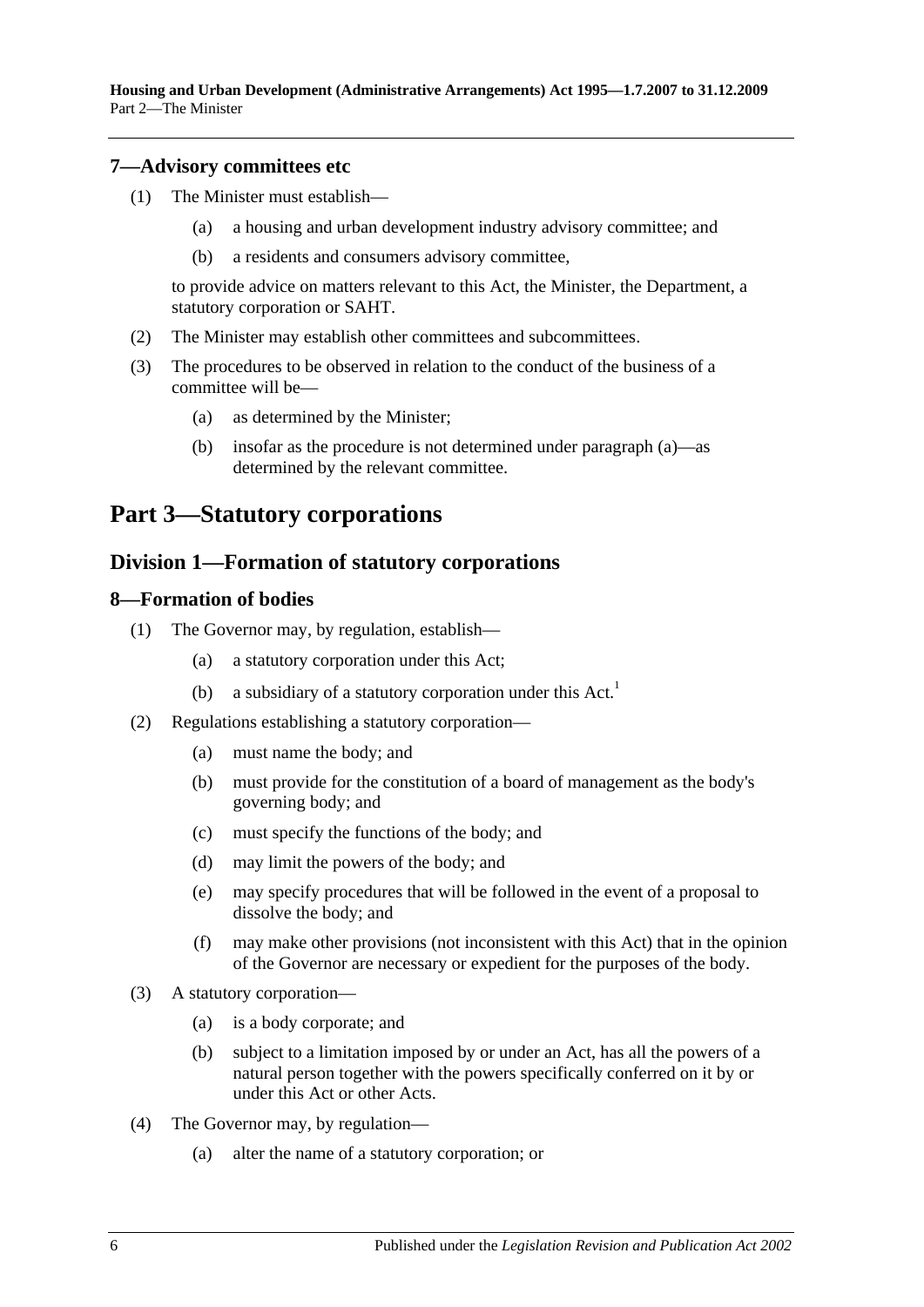- (b) vary the constitution of the board of management of a statutory corporation; or
- (c) alter the functions of a statutory corporation; or
- (d) alter or limit the powers of a statutory corporation; or
- (e) make other provisions (not inconsistent with this Act) that in the opinion of the Governor are necessary or expedient for the purposes of the statutory corporation.
- (5) The Governor may, by regulation—
	- (a) dissolve a body established under this section; and
	- (b) transfer the assets, rights and liabilities of a body dissolved under this provision (either as a whole or in separate parcels specified by regulation)—
		- (i) to the Minister; or
		- (ii) to another statutory corporation; or
		- (iii) to SAHT; or
		- (iv) to the Crown, or to another agent or instrumentality of the Crown (not established under this Act); or
		- (v) with the agreement with the person or body—to a person or body that is not an agent or instrumentality of the Crown; and
	- (c) make other provisions that in the opinion of the Governor are necessary or expedient in connection with the dissolution of the body.
- (6) However, if a regulation is in force under [paragraph](#page-5-5) (e) of [subsection](#page-5-6) (2) in respect of the statutory corporation, a statutory corporation must not be dissolved unless the Governor is satisfied that any relevant procedure prescribed under that paragraph has been followed.
- (7) If a regulation establishing a statutory corporation under this section is disallowed by either House of Parliament, the assets, rights and liabilities of the statutory corporation become assets, rights and liabilities of the Minister.

1 A subsidiary will also be a statutory corporation for the purposes of this Act.

## <span id="page-6-0"></span>**Division 2—Ministerial control**

## <span id="page-6-1"></span>**9—Ministerial control**

A statutory corporation is subject to the control and direction of the Minister.

## <span id="page-6-2"></span>**Division 3—Boards**

## <span id="page-6-3"></span>**10—Appointment of boards of statutory corporations**

- (1) A member of a board is appointed by the Governor on conditions determined by the Governor and for a term, not exceeding three years, determined by the Governor and, at the expiration of the term of appointment, is eligible for reappointment.
- (2) The Governor must appoint a member of a board as the board's presiding member.

**Note—**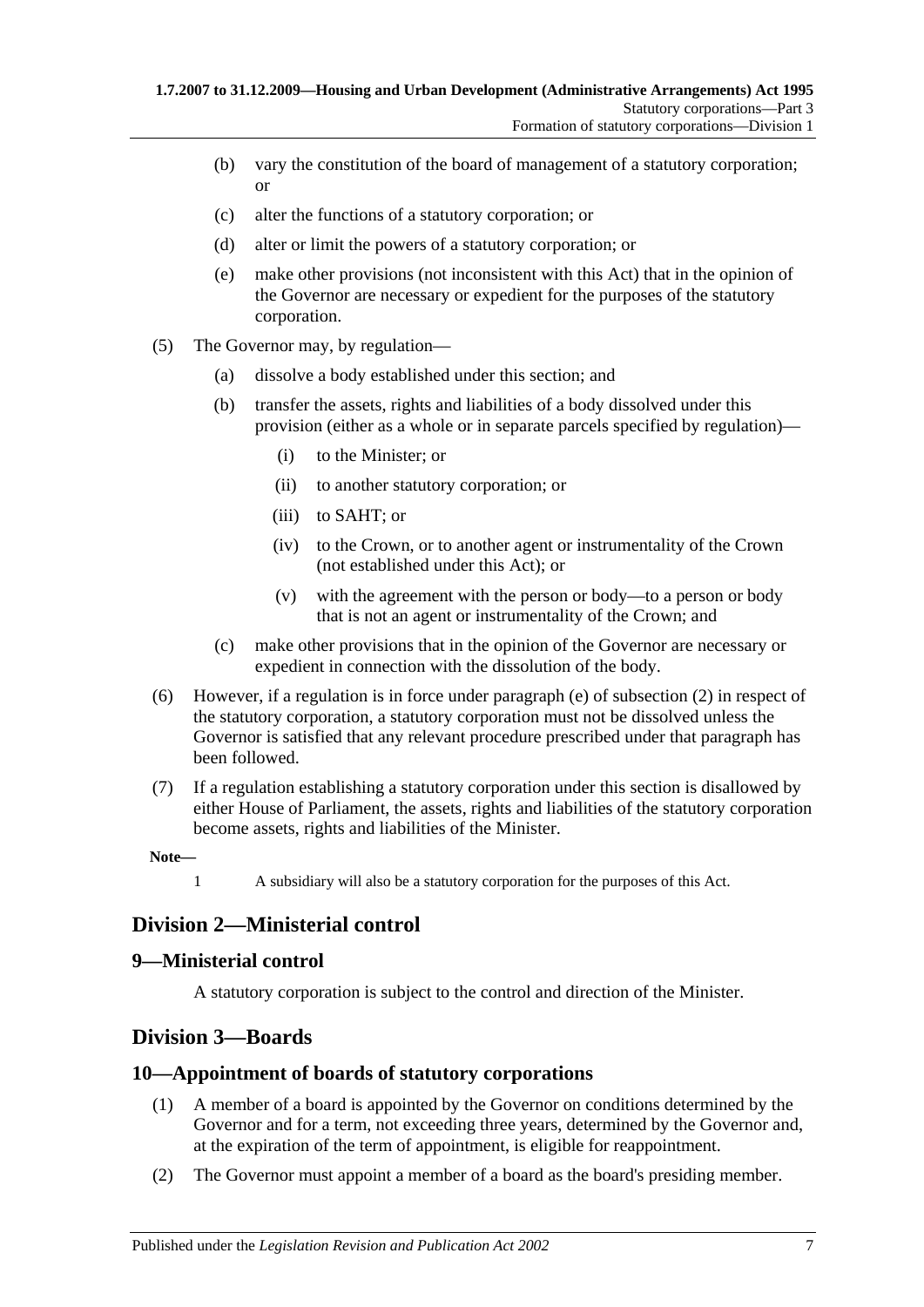- (3) The Governor may appoint a suitable person to be the deputy of a member of a board and to act as a member of a board during a period of absence of the member (and a reference in this Act to a member of a board will be taken to include, unless the contrary intention appears, a reference to a deputy while acting as a member of a board).
- <span id="page-7-3"></span>(4) The Governor may remove a member of a board from office—
	- (a) for breach of, or non-compliance with, a condition of appointment, or on any other basis specified in the instrument of appointment or under an agreement between the Minister and the member; or
	- (b) for misconduct; or
	- (c) for failure or incapacity to carry out official duties satisfactorily; or
	- (d) if serious irregularities have occurred in the conduct of the board's affairs or the board has failed to carry out its functions satisfactorily and the board's membership should, in the opinion of the Governor, be reconstituted for that reason.
- (5) The office of a member of a board becomes vacant if the member—
	- (a) dies; or
	- (b) completes a term of office and is not reappointed; or
	- (c) resigns by written notice to the Minister; or
	- (d) is convicted of an indictable offence or sentenced to imprisonment for an offence; or
	- (e) is removed from office under [subsection](#page-7-3) (4).
- (6) On the office of a member of a board becoming vacant, the Governor may appoint a person to the vacant office.

## <span id="page-7-0"></span>**11—Allowances and expenses**

A member of a board is entitled to remuneration, allowances and expenses determined by the Governor.

## <span id="page-7-1"></span>**14—Validity of acts**

(1) An act or proceeding of a board is not invalid by reason only of a vacancy in its membership or a defect in the appointment of a member.

## <span id="page-7-2"></span>**15—Proceedings**

- (1) The member appointed to chair meetings of a board will preside at meetings of the board or, in the absence of that member, a member chosen by those present will preside.
- (2) A quorum of a board consists of a number ascertained by dividing the total number of members by half, ignoring any fraction resulting from the division, and adding one (and no business may be transacted at a meeting of the board unless a quorum is present).
- (3) A decision carried by a majority of votes cast by members at a meeting of a board is a decision of the board.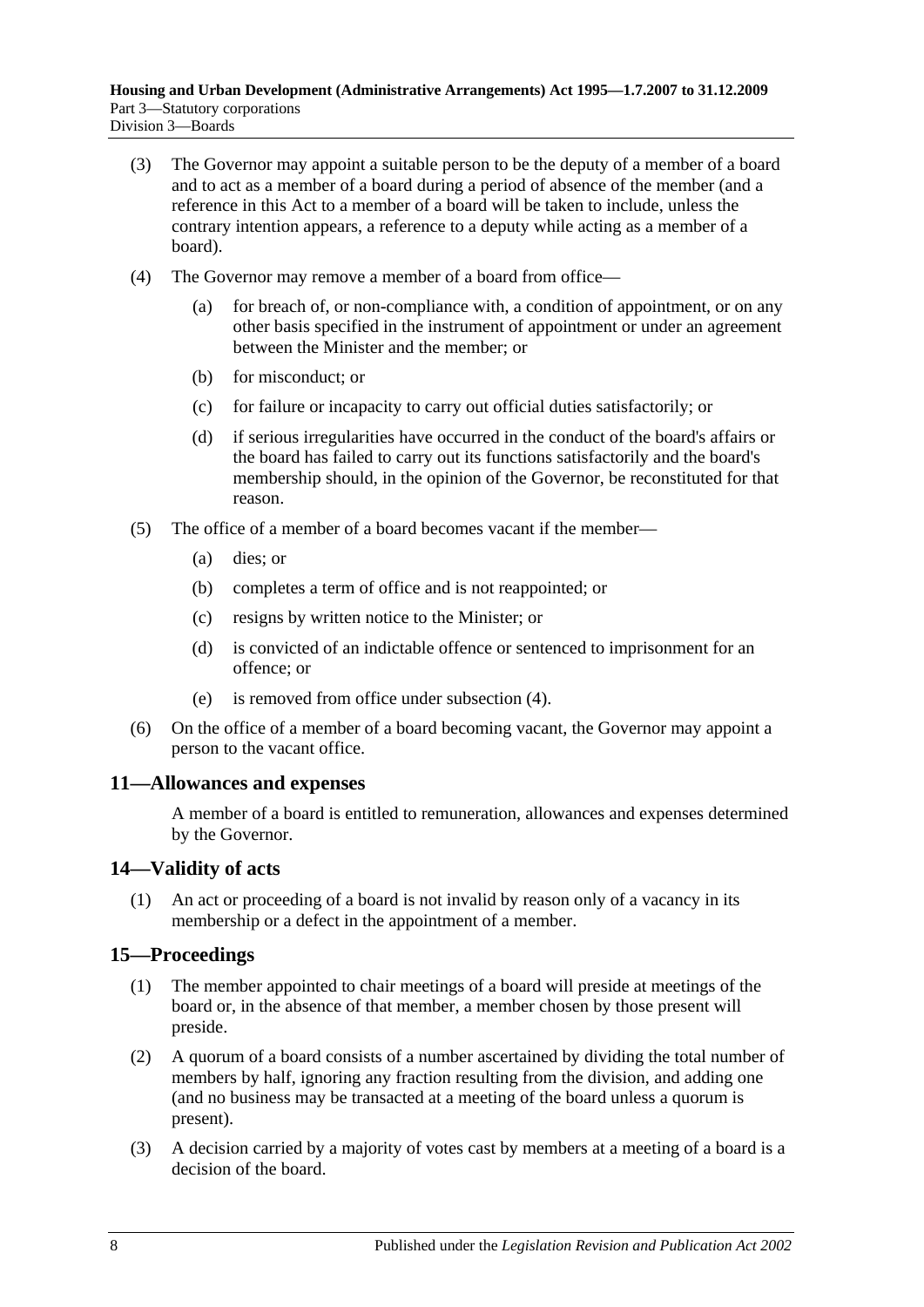- (4) Each member present at a meeting of a board has one vote on a question arising for decision and, if the votes are equal, the member presiding at the meeting has a second or casting vote.
- (5) A resolution of a board—
	- (a) of which prior notice was given to members of the board in accordance with procedures determined by the board; and
	- (b) in which at least the majority of members of the board expressed their concurrence in writing,

will be taken to be a decision of the board made at a meeting of the board.

- (6) A board must have accurate minutes kept of its proceedings.
- (7) Subject to this Act, a board may determine its own procedures.

#### <span id="page-8-1"></span><span id="page-8-0"></span>**16—General management duties of board**

- (1) The board of a statutory corporation is responsible to the Minister for overseeing the operations of the statutory corporation (and any subsidiary) with the goal of—
	- (a) securing continuing improvements in performance; and
	- (b) protecting the long term viability of the statutory corporation and the Crown's financial and other interests in the statutory corporation.
- (2) Without limiting the effect of [subsection](#page-8-1) (1), the board must for that purpose ensure as far as practicable—
	- (a) that appropriate strategic and operational plans and targets are established; and
	- (b) that the statutory corporation (and any subsidiary) have appropriate management structures and systems for monitoring management performance against plans and targets and that corrective action is taken when necessary; and
	- (c) that appropriate systems and practices are established for management and financial planning and control, including systems and practices for the maintenance of accurate and comprehensive records of all transactions, assets and liabilities and physical and human resources of the statutory corporation (and any subsidiary); and
	- (d) that all such plans, targets, structures, systems and practices are regularly reviewed and revised as necessary to address changing circumstances and reflect best current commercial practices; and
	- (e) that the Minister receives regular reports on the performance of the statutory corporation (and any subsidiary), and on the initiatives of the board; and
	- (f) that the Minister is advised, as soon as practicable, of any material development that affects the financial or operating capacity of the statutory corporation (or any subsidiary) or gives rise to an expectation that the corporation (or any subsidiary) may not be able to meet its debts as and when they fall due.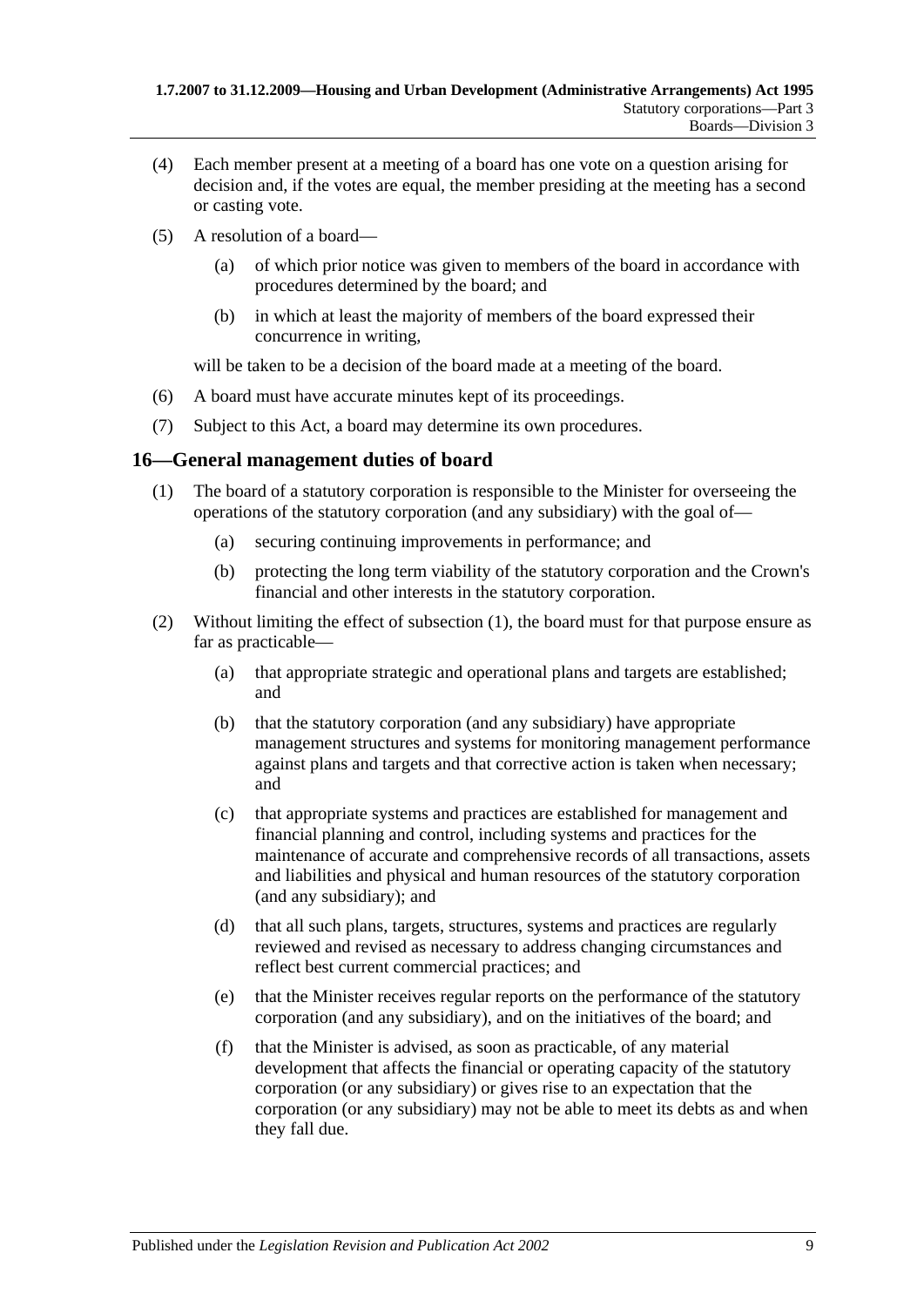## <span id="page-9-0"></span>**Division 4—Staff etc**

## <span id="page-9-1"></span>**17—Staff**

- (1) The Minister will, after consultation with the Chief Executive of the Department and the statutory corporation, determine the staffing arrangements for a statutory corporation (and such staff will, subject to this Act or unless the Minister otherwise determines, be persons who are appointed and hold office under the *[Public Sector](http://www.legislation.sa.gov.au/index.aspx?action=legref&type=act&legtitle=Public%20Sector%20Management%20Act%201995)  [Management Act](http://www.legislation.sa.gov.au/index.aspx?action=legref&type=act&legtitle=Public%20Sector%20Management%20Act%201995) 1995*).
- (2) A statutory corporation may, with the approval of the Minister or under an authorisation conferred by regulation, engage agents or consultants, and enter into other forms of contract for the provision of services.
- (3) A statutory corporation may, by arrangement with the appropriate authority, make use of the services, facilities or staff of a government department, agency or instrumentality.

## <span id="page-9-2"></span>**Division 5—Committees and delegations**

## <span id="page-9-3"></span>**18—Committees**

- (1) A board must establish such committees (including advisory committees or subcommittees) as the Minister may require.
- (2) A board may establish such other committees (including advisory committees or subcommittees) as the board thinks fit.
- (3) Subject to a direction of the Minister, the membership of a committee will be determined by the board that established the committee and may, but need not, consist of, or include, members of the board.
- <span id="page-9-5"></span>(4) The procedures to be observed in relation to the conduct of the business of a committee will be—
	- (a) as determined by the Minister or the relevant board; or
	- (b) insofar as the procedure is not determined under [paragraph](#page-9-5) (a), as determined by the committee.

## <span id="page-9-4"></span>**19—Delegations**

- (1) A board may delegate a function or power conferred on or vested in the board (or its statutory corporation) under this Act—
	- (a) to a specified person or body; or
	- (b) to a person occupying a specified office or position.
- (2) A delegation—
	- (a) may be made subject to conditions and limitations specified in the instrument of delegation; and
	- (b) if the instrument of delegation so provides, may be further delegated by the delegate; and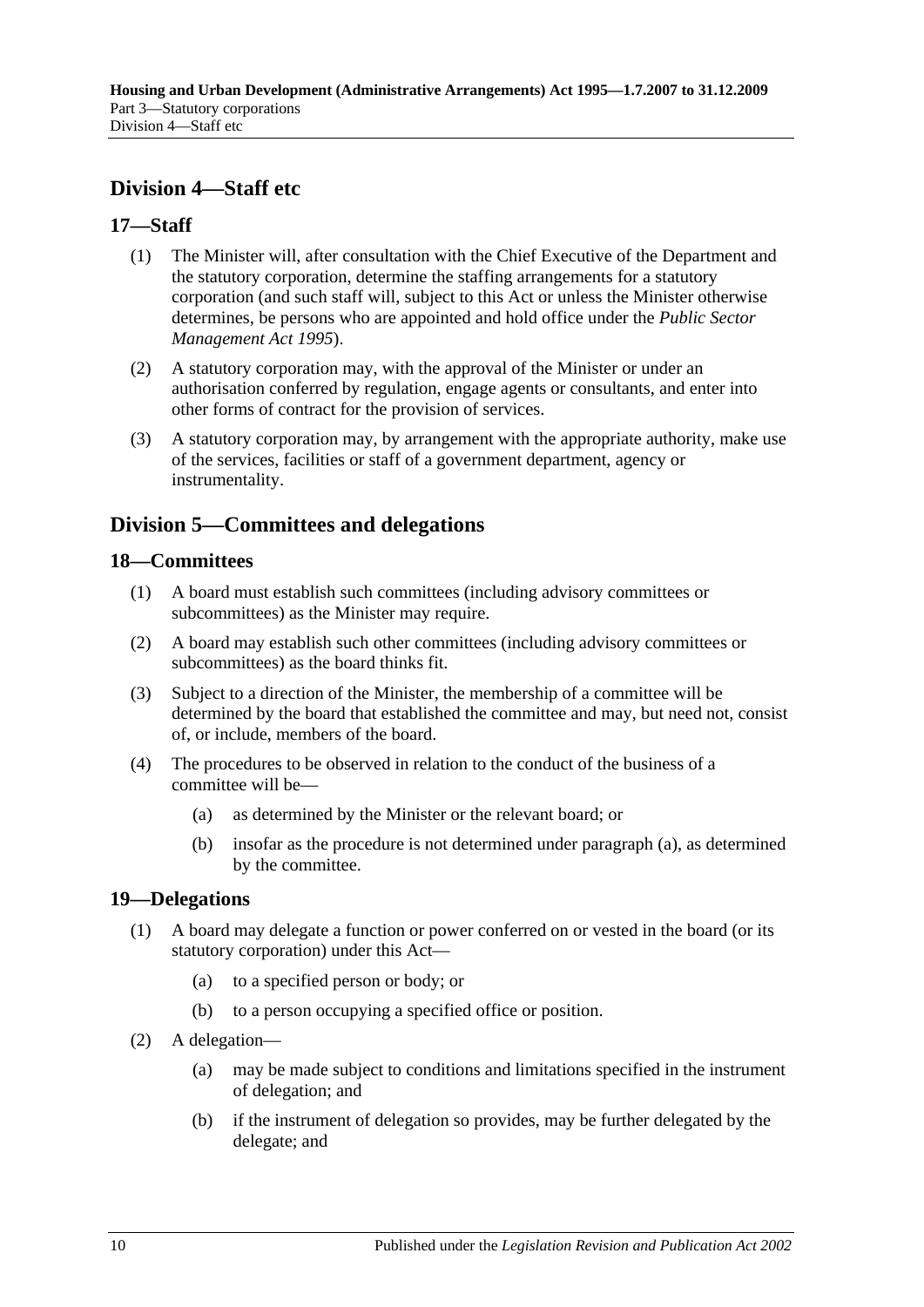(c) is revocable at will and does not prevent the board from acting itself in a matter.

## <span id="page-10-0"></span>**Division 6—Operational, property and financial matters**

## <span id="page-10-1"></span>**20—Common seal**

A statutory corporation must have a common seal and if a document appears to bear the common seal of the statutory corporation, it will be presumed in the absence of proof to the contrary that the common seal of the statutory corporation was properly affixed to the document.

## <span id="page-10-2"></span>**21—Specific powers**

- (1) Without limiting another provision of this Act, but subject to a limitation or condition imposed by the Minister in relation to the statutory corporation, a statutory corporation may—
	- (a) sue and be sued;
	- (b) acquire, hold, deal with and dispose of real and personal property (or an interest in real or personal property), and grant or hold a lease or licence;
	- (c) with the approval of the Minister or as authorised by regulation—acquire, hold, deal with and dispose of shares in, or securities issued by, another body corporate, or participate in the formation of another body;
	- (d) with the approval of the Minister or as authorised by regulation—borrow money and obtain other forms of financial accommodation;
	- (e) establish and operate ADI accounts and invest money;
	- (f) enter into any kind of contract or arrangement;
	- (g) exercise other powers conferred by regulation;
	- (h) exercise other powers that are necessary, expedient or incidental to the functions of the statutory corporation.
- <span id="page-10-5"></span><span id="page-10-4"></span>(2) A statutory corporation must not establish a trust scheme or a partnership or other scheme or arrangement for sharing of profits or joint venture with another person or undertake an operation or transaction pursuant to such a scheme or arrangement.
- (3) However, [subsection](#page-10-4) (2) does not apply if—
	- (a) the statutory corporation is acting with the approval of the Minister; or
	- (b) the other party to the scheme or arrangement is another statutory corporation or SAHT; or
	- (c) a regulation provides that [subsection](#page-10-4) (2) does not apply to the statutory corporation.
- (4) The Minister must obtain the concurrence of the Treasurer before giving an approval under [subsection](#page-10-5) (1)(d).

## <span id="page-10-3"></span>**22—Property to be held on behalf of Crown**

A statutory corporation holds its property on behalf of the Crown.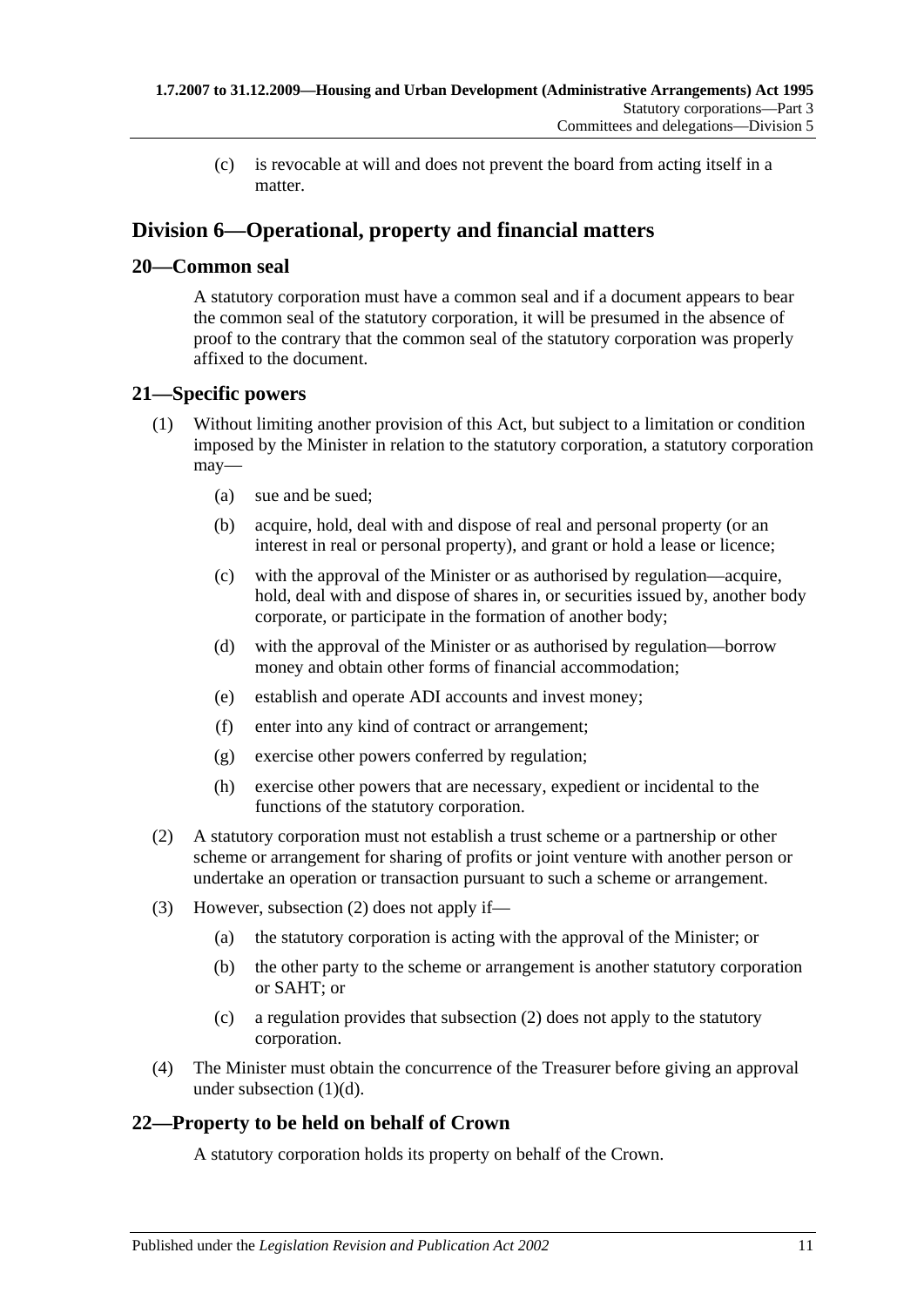## <span id="page-11-3"></span><span id="page-11-0"></span>**23—Transfer of property etc**

- <span id="page-11-4"></span>(1) The Minister may with the concurrence of the Treasurer, by notice in the Gazette—
	- (a) transfer an asset, right or liability of the Minister to a statutory corporation or to SAHT;
	- (b) transfer an asset, right or liability of a statutory corporation—
		- (i) to the Minister; or
		- (ii) to another statutory corporation; or
		- (iii) to SAHT; or
		- (iv) to the Crown, or to another agent or instrumentality of the Crown (not established under this Act); or
		- (v) in prescribed circumstances, subject to prescribed conditions (if any), and with the agreement of the person or body—to a person or body that is not an agent or instrumentality of the Crown.
- (2) A notice under [subsection](#page-11-3) (1) may make other provisions that in the opinion of the Minister are necessary or expedient in connection with the relevant transfer.
- (3) However, the Minister must not act under [subsection](#page-11-4) (1)(b) if to do so would contravene an express agreement entered into by the Minister that limits the Minister's powers in relation to the statutory corporation.

#### <span id="page-11-5"></span><span id="page-11-1"></span>**24—Securities**

- (1) A statutory corporation may, with the approval of the Minister—
	- (a) grant a mortgage or charge over an asset of the statutory corporation; or
	- (b) enter into a contract of guarantee or indemnity; or
	- (c) issue debentures or promissory notes that are charged over the assets of the statutory corporation generally, or over specified assets of the statutory corporation; or
	- (d) issue inscribed debenture stock in accordance with a scheme prescribed by the regulations.
- (2) The Minister must obtain the concurrence of the Treasurer before giving an approval under [subsection](#page-11-5) (1).
- (3) A liability of a statutory corporation incurred with the concurrence of the Treasurer is guaranteed by the Treasurer.

## <span id="page-11-2"></span>**25—Tax and other liabilities**

(1) The Treasurer may require a statutory corporation to pay all or specified rates, duties, taxes and imposts, and to assume other liabilities and duties (either generally or of a specified kind), as would apply under the law of the State if the statutory corporation were a public company.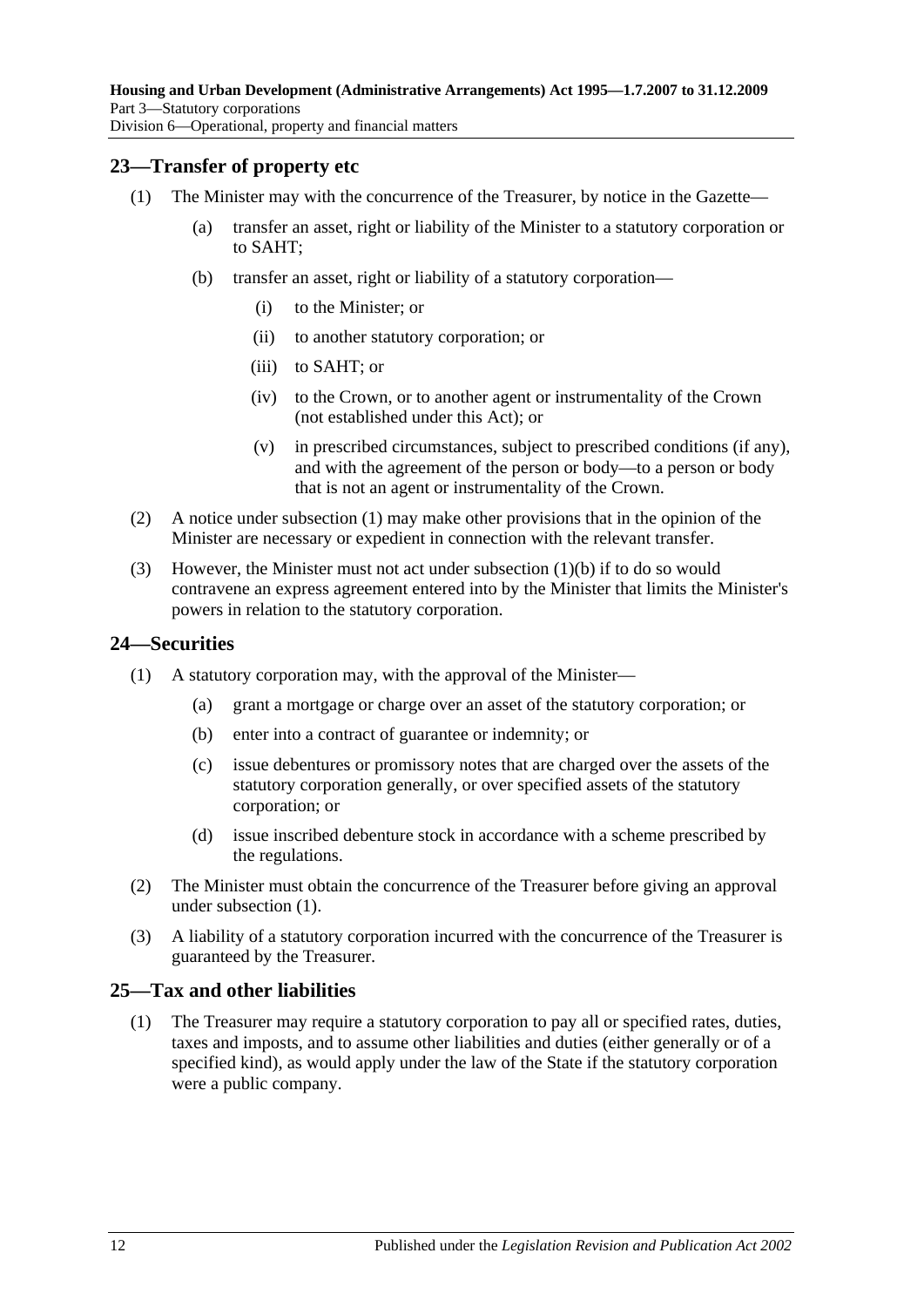- <span id="page-12-1"></span>(2) The Treasurer may require a statutory corporation to pay to the Treasurer, for the credit of the Consolidated Account, such amounts as the Treasurer from time to time determines to be equivalent in effect to either (or both) of the following:
	- (a) income tax and other taxes or imposts that the statutory corporation does not pay to the Commonwealth but would be liable to pay under the law of the Commonwealth if it were constituted and organised in such manner as the Treasurer determines to be appropriate for the purposes of this subsection as a public company or, in the case of a statutory corporation with two or more divisions, as two or more public companies; and
	- (b) council rates that the statutory corporation would be liable to pay to a council if the statutory corporation were a public company.
- (3) Amounts determined to be payable under [subsection](#page-12-1) (2) must be paid by the statutory corporation at the times and in the manner determined by the Treasurer.

## <span id="page-12-2"></span><span id="page-12-0"></span>**26—Dividends**

- (1) A statutory corporation to which this section applies must, before the end of each financial year, recommend to the Minister that the statutory corporation pay a specified dividend, or not pay a dividend, for that financial year, as the statutory corporation considers appropriate.
- (2) The Minister may, in consultation with the Treasurer, by notice to the statutory corporation—
	- (a) approve a recommendation of the statutory corporation under [subsection](#page-12-2) (1); or
	- (b) determine that a specified dividend be paid, or that no dividend be paid,

as the Minister and the Treasurer consider appropriate.

- <span id="page-12-3"></span>(3) A statutory corporation to which this section applies must, if so required by the Minister at any time during a financial year, recommend to the Minister that a specified interim dividend or specified interim dividends be paid by the statutory corporation for that financial year, or that no such dividend or dividends be paid by the statutory corporation, as the corporation considers appropriate.
- (4) The Minister may, in consultation with the Treasurer, by notice to the statutory corporation—
	- (a) approve a recommendation of the statutory corporation under [subsection](#page-12-3) (3); or
	- (b) determine that an interim dividend or interim dividends be paid, or that no interim dividend be paid,

as the Minister and the Treasurer consider appropriate.

(5) If a dividend or interim dividend or dividends is or are to be paid by a statutory corporation, the dividend or interim dividend or dividends must be paid by the statutory corporation to the Minister in the manner and at the time or times determined by the Minister in consultation with the Treasurer.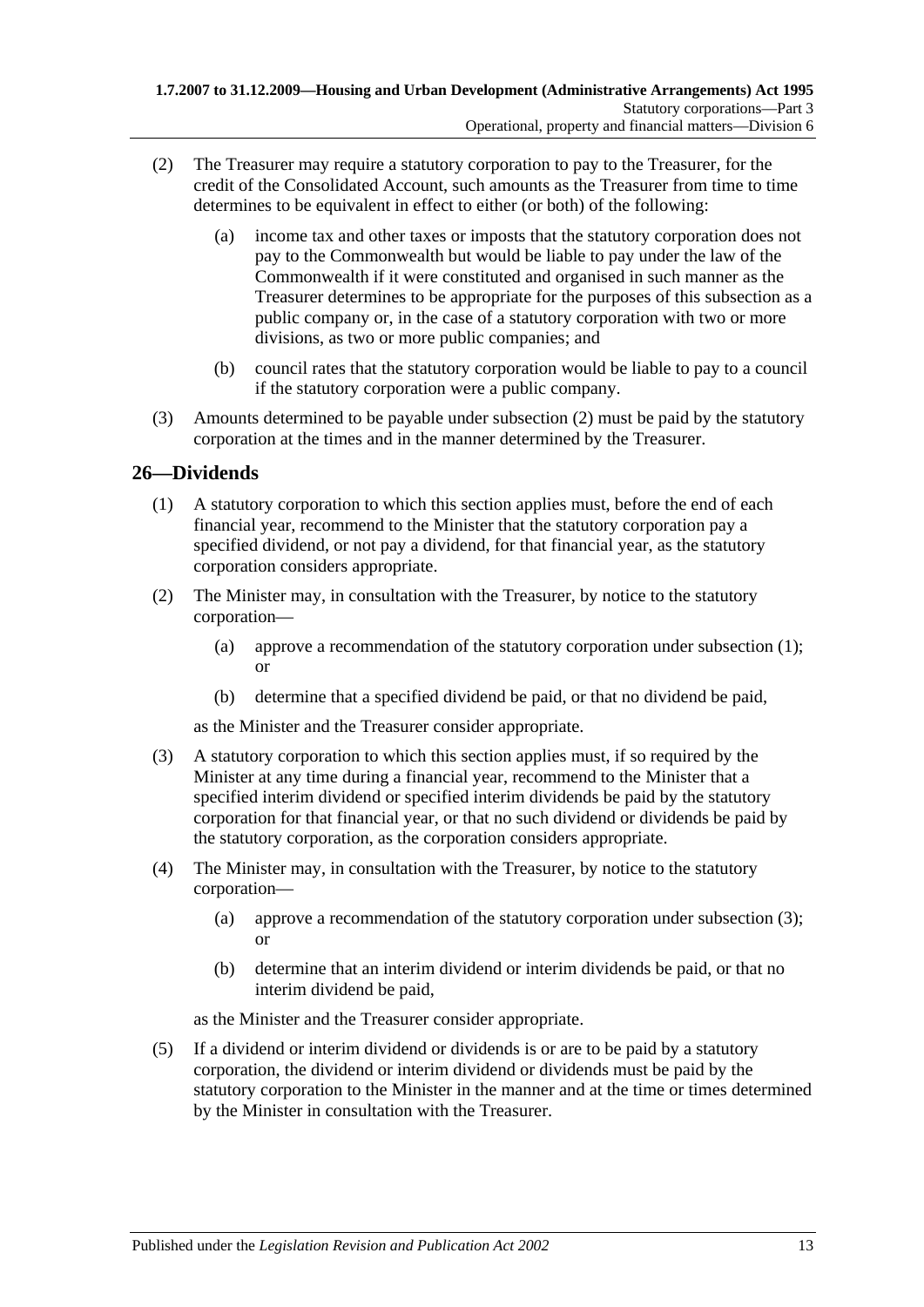Division 6—Operational, property and financial matters

- (6) If the Minister receives an amount from a statutory corporation under this section, the Minister may, in consultation with the Treasurer—
	- (a) allocate that amount, or a part of that amount, in a manner determined by the Minister; or
	- (b) pay that amount, or a part of that amount, for the credit of the Consolidated Account.
- (7) A recommendation under this section must be made by the board of the statutory corporation and may not be made by a person or committee pursuant to a delegation.
- (8) This section applies to a statutory corporation that is required to comply with this section by the Minister in consultation with the Treasurer.

## <span id="page-13-0"></span>**27—Audit and accounts**

- (1) A statutory corporation must, unless exempted by the Minister after consultation with the Treasurer, establish and maintain effective internal auditing of its operations.
- (2) A statutory corporation must keep proper accounting records in relation to its financial affairs, and must have annual statements of accounts prepared in respect of each financial year.
- (3) The accounting records and statements of accounts must comply with any applicable instructions of the Treasurer under section 41 of the *[Public Finance and Audit](http://www.legislation.sa.gov.au/index.aspx?action=legref&type=act&legtitle=Public%20Finance%20and%20Audit%20Act%201987)  Act [1987](http://www.legislation.sa.gov.au/index.aspx?action=legref&type=act&legtitle=Public%20Finance%20and%20Audit%20Act%201987)*.
- (4) The Auditor-General may at any time audit the accounts of a statutory corporation and must audit the annual statement of accounts.

## <span id="page-13-1"></span>**Division 7—Performance and reporting obligations**

## <span id="page-13-2"></span>**28—Objectives**

- (1) The Minister may, after consultation with a statutory corporation, prepare a statement setting various objectives, targets or goals that the statutory corporation is to pursue over the period specified in the statement and dealing with such other matters as the Minister considers appropriate.
- (2) The statutory corporation must review the statement whenever it is necessary to do so on account of a direction of the Minister under this Act, and in any event at least once in every twelve month period.
- (3) The Minister may, after consultation with a statutory corporation, amend a statement issued in relation to that statutory corporation at any time.
- (4) The Minister must consult with the Treasurer if the statutory corporation is to be set financial objectives, targets or goals.

## <span id="page-13-3"></span>**29—Provision of information and reports to the Minister**

(1) A statutory corporation must, at the request of the Minister, furnish the Minister with such information or records in the possession or control of the statutory corporation as the Minister may require in such manner and form as the Minister may require.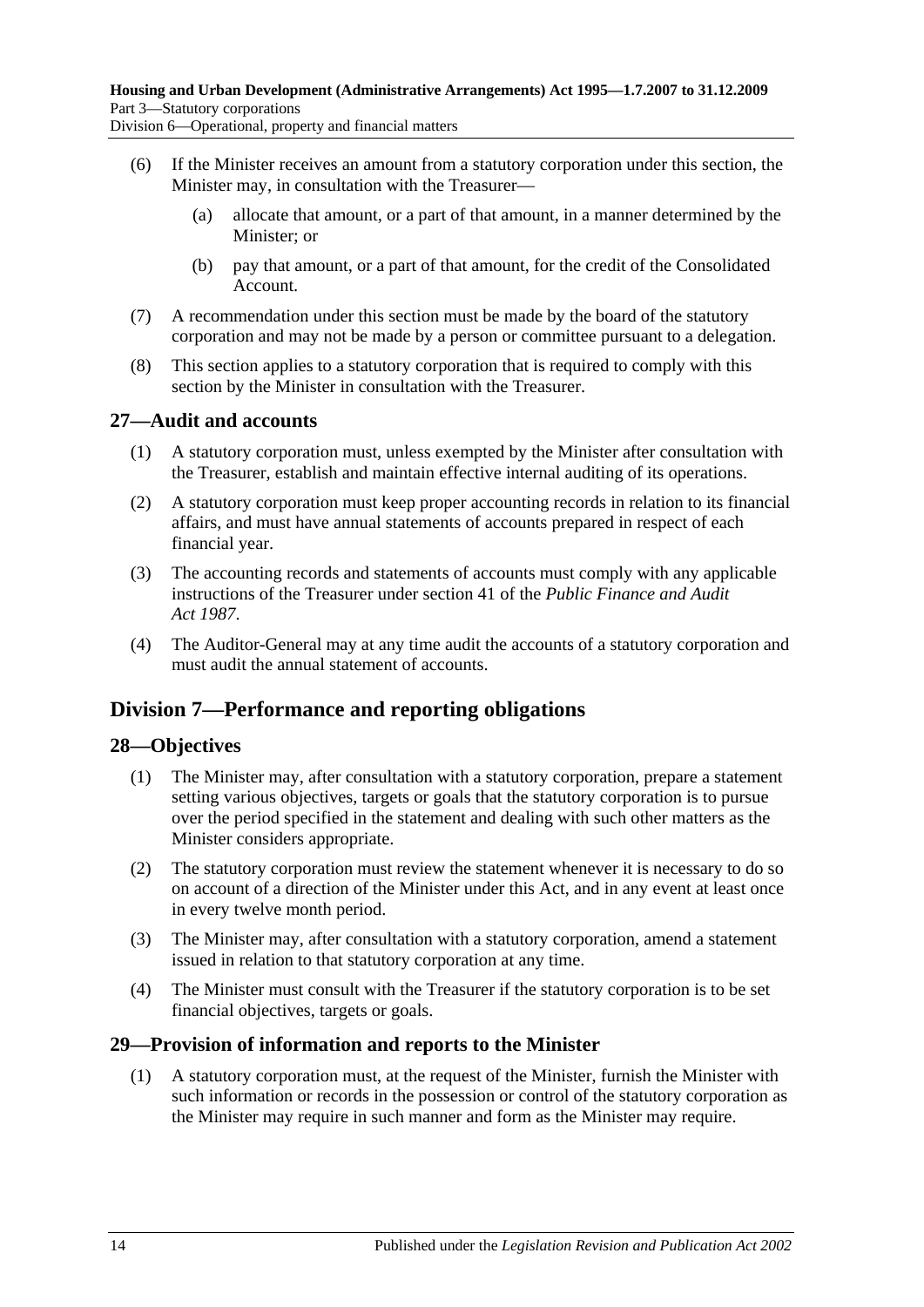- (2) If a record in the possession or control of a statutory corporation is furnished to the Minister under this section, the Minister may make, retain and deal with copies of the record as the Minister thinks fit.
- <span id="page-14-6"></span>(3) If a statutory corporation considers that information or record furnished under this section contains matters that should be treated for any reason as confidential, the statutory corporation may advise the Minister of that opinion giving the reason for the opinion, and the Minister may, subject to [subsection](#page-14-5) (4), act on that advice as the Minister thinks fit.
- <span id="page-14-5"></span>(4) If the Minister is satisfied on the basis of the statutory corporation's advice under [subsection](#page-14-6) (3) that the statutory corporation owes a duty of confidence in respect of a matter, the Minister must ensure the observance of that duty in respect of the matter, but this subsection does not prevent the Minister from disclosing the matter as required in the proper performance of ministerial functions or duties.

## <span id="page-14-0"></span>**30—Annual report**

- (1) A statutory corporation must, on or before 30 September in each year, prepare and present to the Minister a report on the operations of the statutory corporation during the financial year that ended on the preceding 30 June.
- (2) The report must incorporate the audited accounts and financial statements of the statutory corporation.
- (3) The Minister must, within 12 sitting days after receiving a report under this section, have copies of the report laid before both Houses of Parliament.

## <span id="page-14-1"></span>**Part 4—Miscellaneous**

## <span id="page-14-2"></span>**31—Acquisition of land**

A statutory corporation may, with the consent of the Minister, acquire land for a purpose associated with the performance of its functions under and in accordance with the *[Land Acquisition Act](http://www.legislation.sa.gov.au/index.aspx?action=legref&type=act&legtitle=Land%20Acquisition%20Act%201969) 1969*.

## <span id="page-14-3"></span>**32—Power to enter land**

- (1) A person authorised in writing by the Minister to do so may enter land and conduct a survey, valuation, test or examination that the Minister considers necessary or expedient for the purposes of this Act.
- (2) A person must not enter land under this section unless the person has given reasonable notice of his or her intention to do so to the occupier of the land.
- (3) A person must not, without reasonable excuse, hinder a person in the exercise of a power under this section.

Maximum penalty: Division 6 fine.

(4) This section does not limit a power conferred by or under an agreement or mortgage, or by or under another Act or law.

## <span id="page-14-4"></span>**33—Satisfaction of Treasurer's guarantee**

A liability of the Treasurer arising by virtue of a guarantee under this Act is to be paid out of the Consolidated Account (which is appropriated to the necessary extent).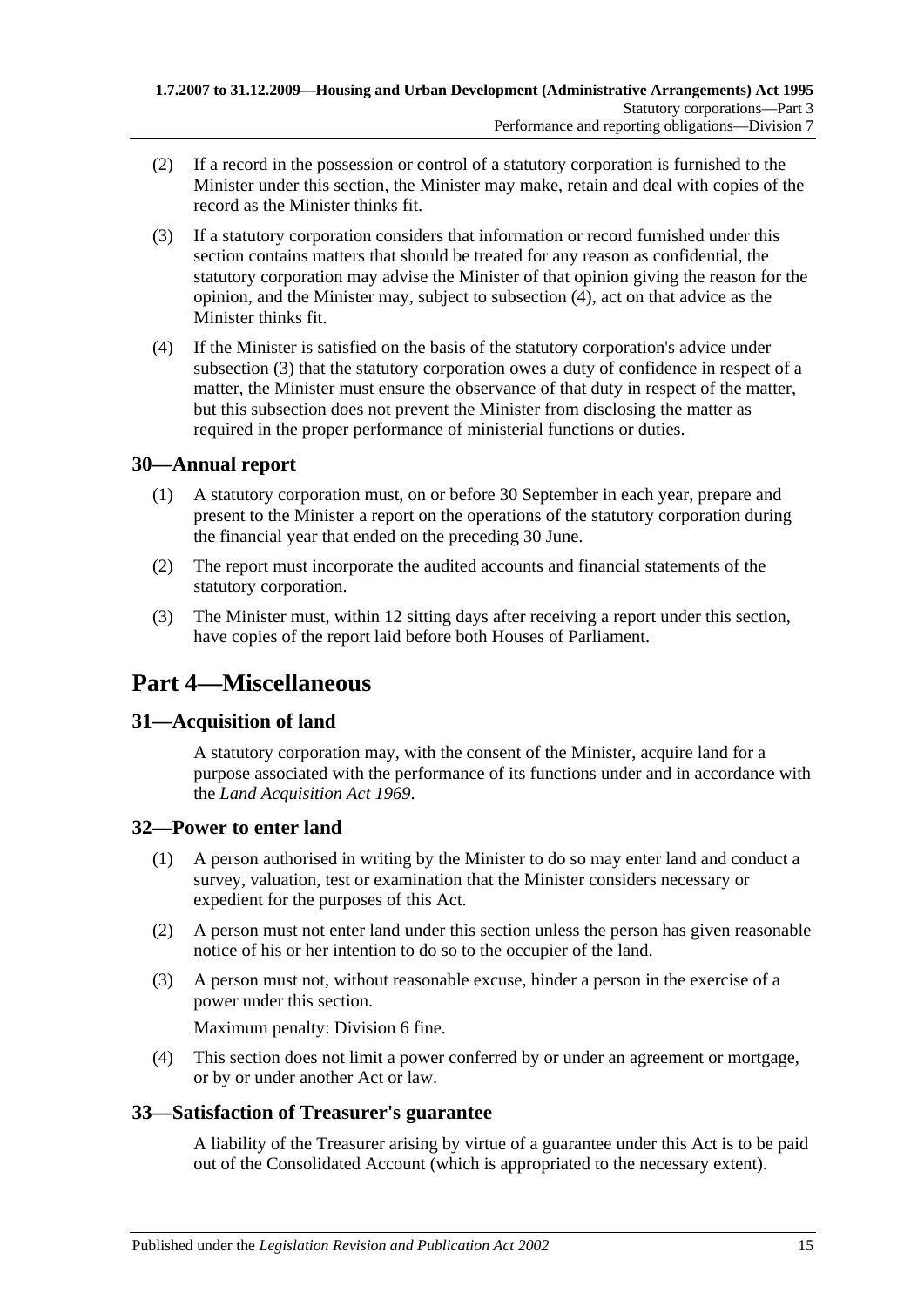## <span id="page-15-0"></span>**34—Effect of transfers**

- (1) The transfer of an asset, right or liability under this Act operates by force of this Act and despite the provisions of another law.
- (2) The transfer of a liability under this Act operates to discharge the body from which the liability was transferred from the liability.

## <span id="page-15-5"></span><span id="page-15-1"></span>**35—Registering authorities to note transfer**

- (1) The Registrar-General or another authority required or authorised under a law of the State to register or record transactions affecting assets, rights or liabilities, or documents relating to such transactions, must, on application under this section, register or record in an appropriate manner the transfer to the Minister or another body of an asset, right or liability by regulation, proclamation or notice under this Act.
- (2) An instrument relating to an asset, right or liability that has transferred to the Minister or a body by regulation, proclamation or notice under this Act must, if the instrument is executed by the Minister or the body and is otherwise in an appropriate form, be registered or recorded by the Registrar-General or another appropriate authority despite the fact that the Minister or the body has not been registered or recorded as the proprietor of the property under [subsection](#page-15-5) (1).
- (3) The vesting of property by regulation, proclamation or notice under this Act, and an instrument evidencing or giving effect to that vesting, are exempt from stamp duty.

#### <span id="page-15-2"></span>**36—Offences**

- (1) A prosecution for an offence against this Act may be commenced within three years after the date of the alleged commission of the offence or, with the authorisation of the Attorney-General, at a later time within five years after the date of the alleged commission of the offence.
- (2) An apparently genuine document purporting to be signed by the Attorney-General and to authorise the commencement of proceedings for an offence against this Act will be accepted in legal proceedings, in the absence of proof to the contrary, as proof of the authorisation.

## <span id="page-15-3"></span>**36A—Approvals by Minister or Treasurer**

A matter under this Act for which the approval of the Minister or the Treasurer is required will be regarded as having that approval—

- (a) whether the approval is given in respect of that particular matter or a class of matters to which it belongs; and
- (b) whether the approval is given by the Minister or Treasurer or by a person acting with the authority of the Minister or Treasurer.

## <span id="page-15-6"></span><span id="page-15-4"></span>**37—Regulations**

- (1) The Governor may make regulations that are contemplated by, or necessary or expedient for the purposes of, this Act.
- (2) Without limiting the generality of [subsection](#page-15-6) (1), the regulations may—
	- (a) make provision for, or in relation to, the form or content of any agreement between a statutory corporation and another party;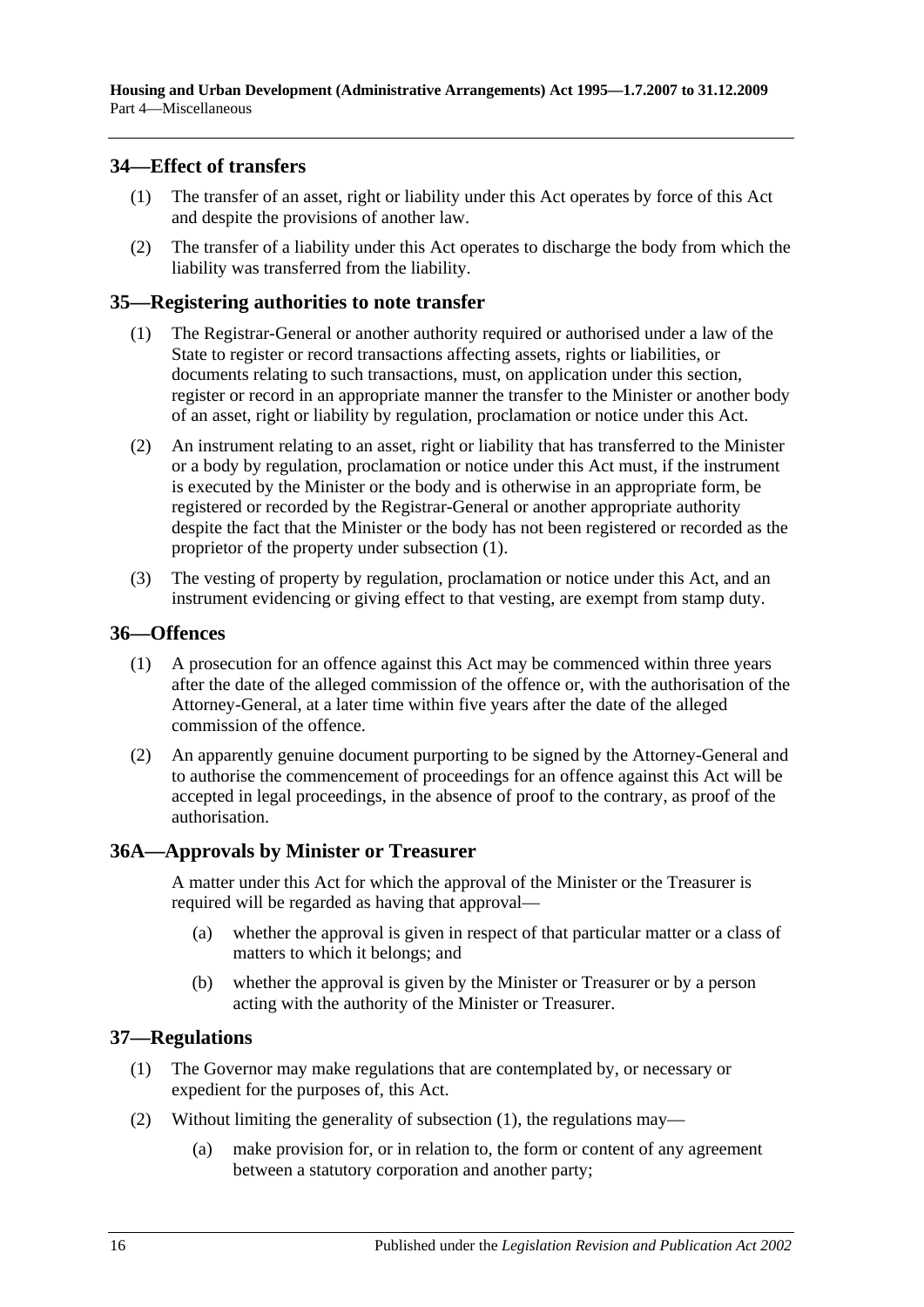- (b) make provision in relation to—
	- (i) the operations of a statutory corporation;
	- (ii) the dissolution of a statutory corporation;
- (c) make provision for matters relevant to landlord and tenant issues arising from the provision of public housing;
- (d) make provision for information to be kept by statutory corporations, and for the provision of reports or returns to the Minister or a prescribed person or authority;
- (e) prescribe penalties, not exceeding \$500, for a breach of a regulation.
- (3) The regulations may—
	- (a) be of general or limited application; and
	- (b) make different provision according to the persons, things or circumstances to which they are expressed to apply; and
	- (c) provide that a matter or thing is to be determined, dispensed with, regulated or prohibited according to the discretion of the Minister or a prescribed person or authority.

## <span id="page-16-0"></span>**Schedule 2—Transitional provisions**

#### <span id="page-16-1"></span>**1—Interpretation**

In this Schedule—

*Homestart* means *Homestart Finance Ltd* (ACN 008 272437);

*relevant day* means the day on which this Schedule comes into operation;

*Urban Land Trust* means the South Australian Urban Land Trust (as in existence immediately before the relevant day).

## <span id="page-16-2"></span>**3—Dissolution of Homestart**

Homestart is, by force of this clause, dissolved.

#### <span id="page-16-4"></span><span id="page-16-3"></span>**4—Staff**

- (1) The Governor may, by proclamation, transfer the employment of a person who was an officer or employee of Homestart or the Urban Land Trust immediately before the relevant day—
	- (a) to the Department; or
	- (b) to SAHT; or
	- (c) to a statutory corporation established under this Act.
- (2) The transfer of a person under [subclause](#page-16-4) (1) does not affect—
	- (a) existing conditions of employment or existing or accruing rights to leave; or
	- (b) a process commenced for variation of those conditions or rights.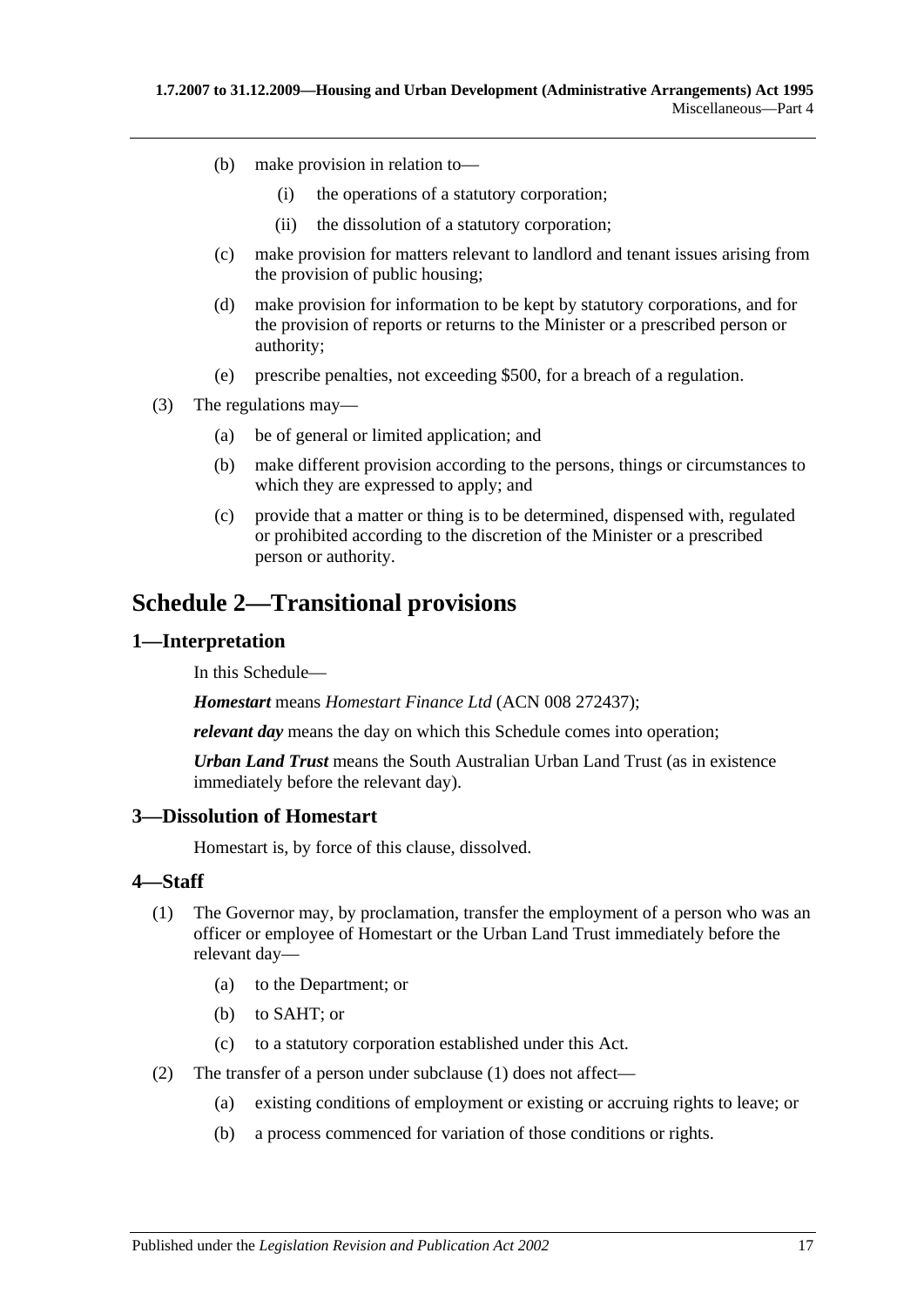## <span id="page-17-4"></span><span id="page-17-0"></span>**5—Vesting of property etc in the Minister**

- (1) The Minister succeeds to all the property, assets, rights, powers, liabilities and obligations of Homestart and the Urban Land Trust.
- (2) However, [subclause](#page-17-4) (1) does not apply to property, assets, rights, powers, liabilities or obligations vested by the Governor, by proclamation, in—
	- (a) the Crown; or
	- (b) another Minister of the Crown; or
	- (c) an agent or instrumentality of the Crown; or
	- (d) a statutory corporation established under this Act.
- (3) The vesting of property by this clause, and an instrument evidencing or giving effect to that vesting, are exempt from stamp duty.
- <span id="page-17-5"></span>(4) The Registrar-General or another authority required or authorised under a law of the State to register or record transactions affecting assets, rights or liabilities, or documents relating to such transactions, must, on application under this clause, register or record in an appropriate manner a vesting under this clause.
- (5) An instrument relating to an asset, right or liability that has vested in the Minister or a body under this clause must, if the instrument is executed by the Minister or the body and is otherwise in an appropriate form, be registered or recorded by the Registrar-General or another appropriate authority despite the fact that the Minister or the body has not been registered or recorded as the proprietor of the property under [subclause](#page-17-5) (4).

#### <span id="page-17-1"></span>**6—Statutory fund**

The South Australian Urban Land Trust Fund vests in the Minister.

#### <span id="page-17-2"></span>**7—References**

The Governor may, by proclamation, declare that a reference in an Act or instrument (or an instrument of a specified class) to Homestart or the Urban Land Trust is to be taken to be a reference to the Minister, or to a body specified in the proclamation.

#### <span id="page-17-3"></span>**8—Regulations**

The regulations may contain other provisions of a saving or transitional nature consequent on the enactment of this Act.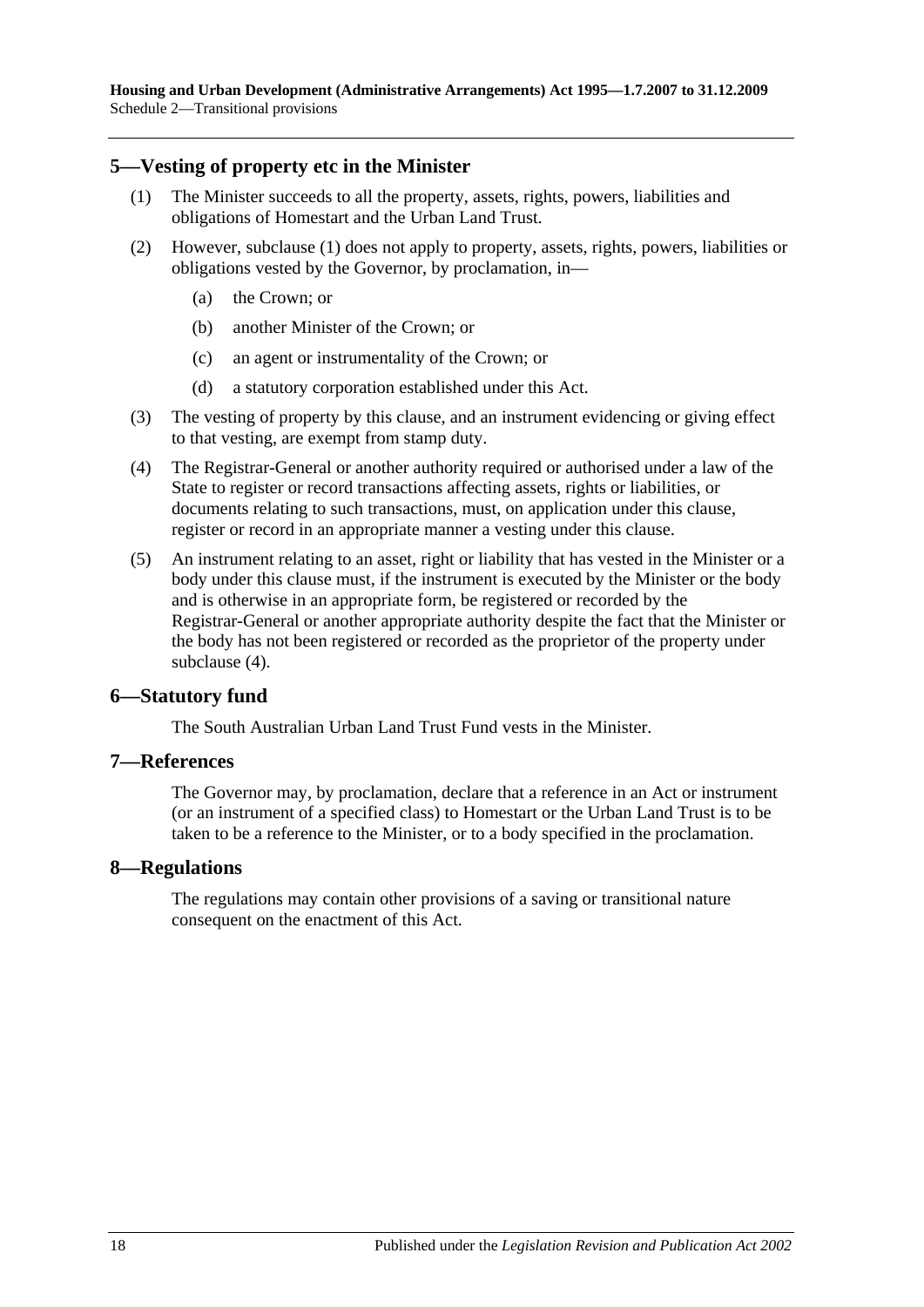# <span id="page-18-0"></span>**Legislative history**

## **Notes**

- Amendments of this version that are uncommenced are not incorporated into the text.
- Please note—References in the legislation to other legislation or instruments or to titles of bodies or offices are not automatically updated as part of the program for the revision and publication of legislation and therefore may be obsolete.
- Earlier versions of this Act (historical versions) are listed at the end of the legislative history.
- For further information relating to the Act and subordinate legislation made under the Act see the Index of South Australian Statutes or www.legislation.sa.gov.au.

## **Legislation repealed by principal Act**

The *Housing and Urban Development (Administrative Arrangements) Act 1995* repealed the following:

*Urban Land Trust Act 1981*

## **Legislation amended by principal Act**

The *Housing and Urban Development (Administrative Arrangements) Act 1995* amended the following:

*Housing Improvement Act 1940*

## **Principal Act and amendments**

| Year    | No. | Title                                                                               | Assent     | Commencement                                                                                                                                                                                                                                                         |
|---------|-----|-------------------------------------------------------------------------------------|------------|----------------------------------------------------------------------------------------------------------------------------------------------------------------------------------------------------------------------------------------------------------------------|
| 1995    | 42  | Housing and Urban Development<br>(Administrative Arrangements)<br>Act 1995          | 4.5.1995   | 1.7.1995 (Gazette 15.6.1995 p2842)                                                                                                                                                                                                                                   |
| 1995    | 109 | South Australian Housing Trust<br>Act 1995                                          | 21.12.1995 | 1.1.1996 (Gazette 21.12.1995 p1759)                                                                                                                                                                                                                                  |
| 1999    | 33  | <b>Financial Sector Reform (South</b><br>Australia) Act 1999                        | 17.6.1999  | Sch (item $29$ )—1.7.1999 being the date<br>specified under $s \, 3(16)$ of the <i>Financial</i><br>Sector Reform (Amendments and<br>Transitional Provisions) Act (No. 1) 1999<br>of the Commonwealth as the transfer date<br>for the purposes of that Act: $s$ 2(2) |
| 2006 43 |     | <b>Statutes Amendment (Domestic</b><br>Partners) Act 2006                           | 14.12.2006 | Pt 46 (s $128$ )—1.6.2007 ( <i>Gazette</i><br>26.4.2007 p1352)                                                                                                                                                                                                       |
| 2007    | 20  | <b>Statutes Amendment (Affordable</b><br>Housing) Act 2007                          | 14.6.2007  | Pt 4 (ss $85-91$ )-1.7.2007 ( <i>Gazette</i><br>28.6.2007 p2826)                                                                                                                                                                                                     |
| 2009    | 58  | <b>Statutes Amendment (National</b><br><b>Industrial Relations System) Act 2009</b> | 26.11.2009 | Pt 5 (s 31)-1.1.2010 ( <i>Gazette</i><br>17.12.2009 p6351)                                                                                                                                                                                                           |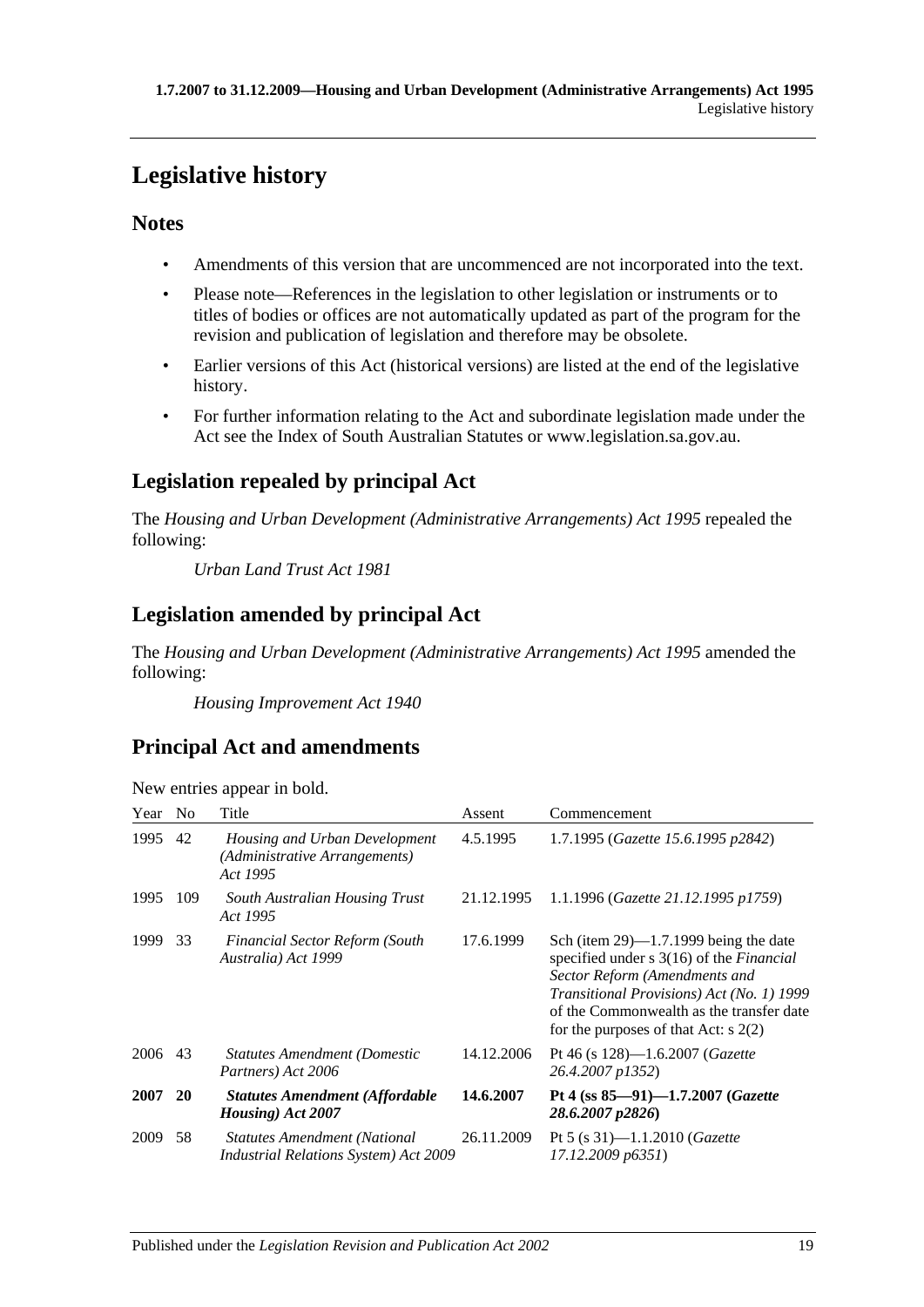**Housing and Urban Development (Administrative Arrangements) Act 1995—1.7.2007 to 31.12.2009** Legislative history

2009 84 *Statutes Amendment (Public Sector*  10.12.2009 Pt 79 (s 189)—uncommenced *Consequential Amendments) Act 2009*

## **Provisions amended**

New entries appear in bold.

Entries that relate to provisions that have been deleted appear in italics.

| Provision         | How varied                                                            | Commencement |  |
|-------------------|-----------------------------------------------------------------------|--------------|--|
| Long title        | amended under Legislation Revision and<br><b>Publication Act 2002</b> |              |  |
| Pt <sub>1</sub>   |                                                                       |              |  |
| s <sub>2</sub>    | omitted under Legislation Revision and<br><b>Publication Act 2002</b> |              |  |
| s 3               |                                                                       |              |  |
| $s \; 3(1)$       |                                                                       |              |  |
| <b>Department</b> | substituted by $20/2007$ s $85(1)$                                    | 1.7.2007     |  |
| domestic partner  | inserted by 43/2006 s 128(1)                                          | 1.6.2007     |  |
| relative          | amended by 43/2006 s 128(2)                                           | 1.6.2007     |  |
| <b>SACHA</b>      | inserted by $109/1995$ Sch 1 cl $3(a)$                                | 1.1.1996     |  |
|                   | deleted by $20/2007 s 85(2)$                                          | 1.7.2007     |  |
| <b>SAHT</b>       | amended by 109/1995 Sch 1 cl 3(b)                                     | 1.1.1996     |  |
| spouse            | substituted by 43/2006 s 128(3)                                       | 1.6.2007     |  |
| $s \; 3(2)$       | amended by 43/2006 s 128(4)                                           | 1.6.2007     |  |
| Pt 2              |                                                                       |              |  |
| s <sub>4</sub>    |                                                                       |              |  |
| s(4(1))           | amended by 109/1995 Sch 1 cl 3(c)                                     | 1.1.1996     |  |
|                   | amended by $33/1999$ Sch (item $29(a)$ )                              | 1.7.1999     |  |
| s(4(2)            | amended by 109/1995 Sch 1 cl 3(d)                                     | 1.1.1996     |  |
| s(4(3))           | amended by 109/1995 Sch 1 cl 3(e)                                     | 1.1.1996     |  |
| s <sub>5</sub>    | amended by $20/2007$ s $86(1)$ —(4)                                   | 1.7.2007     |  |
| s <sub>6</sub>    |                                                                       |              |  |
| s(6(1))           | amended by 109/1995 Sch 1 cl 3(f)                                     | 1.1.1996     |  |
| $Pt\,3$           |                                                                       |              |  |
| ss 12 and 13      | deleted by 20/2007 s 87                                               | 1.7.2007     |  |
| s <sub>14</sub>   |                                                                       |              |  |
| s $14(2)$ —(4)    | deleted by 20/2007 s 88                                               | 1.7.2007     |  |
| s 17              |                                                                       |              |  |
| s 17(1)           | amended by 20/2007 s 89                                               | 1.7.2007     |  |
| s 21              |                                                                       |              |  |
| $s \, 21(1)$      | amended by 33/1999 Sch (item 29(b))                                   | 1.7.1999     |  |
| $s\ 21(3)$        | amended by 109/1995 Sch 1 cl 3(g)                                     | 1.1.1996     |  |
|                   | amended by 20/2007 s 90                                               | 1.7.2007     |  |
| s 23              |                                                                       |              |  |
| $s\,23(1)$        | amended by 109/1995 Sch 1 cl 3(h)                                     | 1.1.1996     |  |